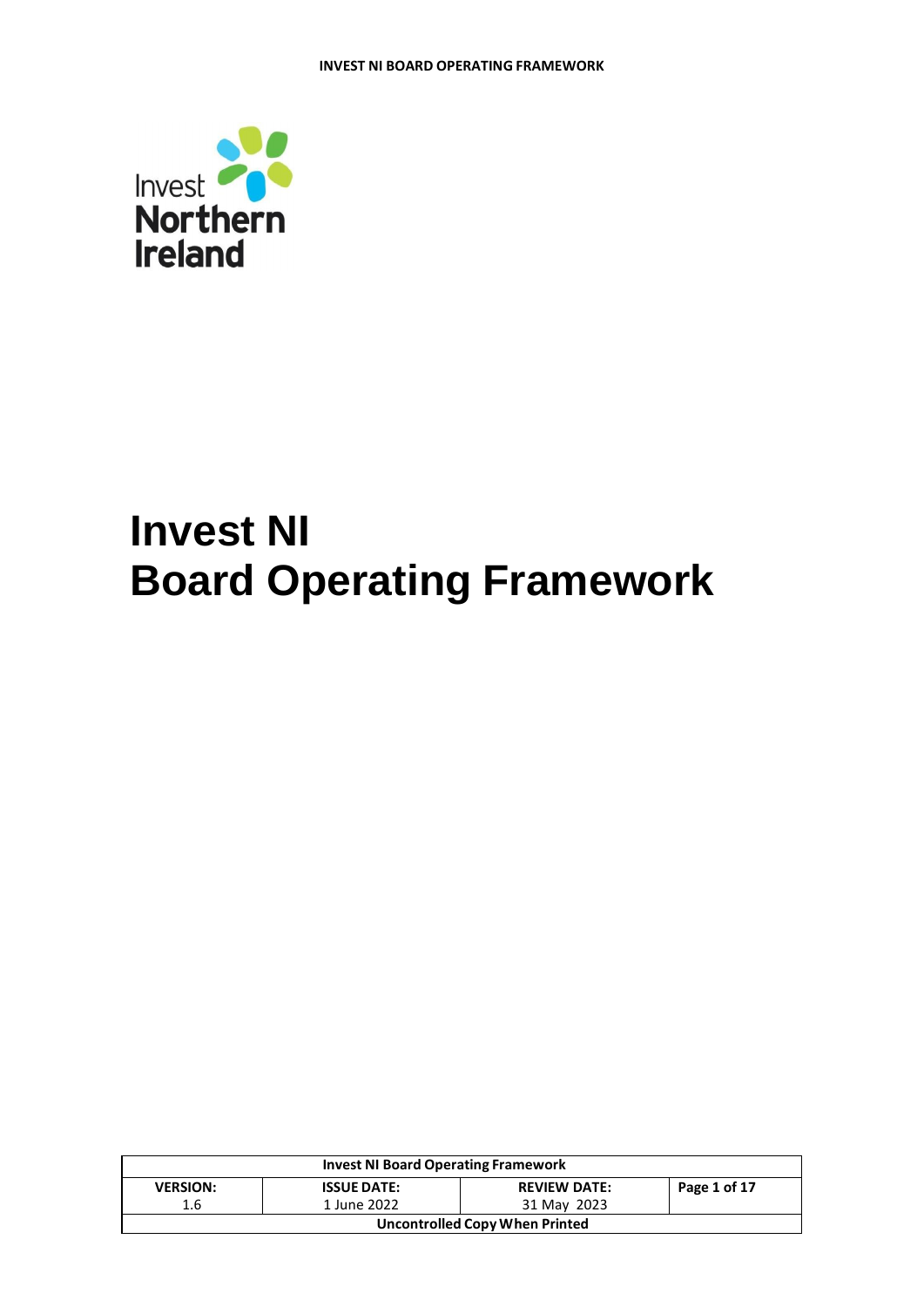# **Version Control**

Version: 1.6 Issue Date: 1 June 2022 Approver: Ian Maxwell Status: Draft Next Review Date: 31 May 2023

| <b>Version</b> | <b>Author</b><br><b>Reviewer</b> | <b>Review Date</b> | <b>Reason for change</b>                                                                                                                                                                                                                         | Date of Next<br><b>Review</b> |
|----------------|----------------------------------|--------------------|--------------------------------------------------------------------------------------------------------------------------------------------------------------------------------------------------------------------------------------------------|-------------------------------|
| 1.0            | Keith Millar                     | 1 September 2015   | <b>Initial Draft</b>                                                                                                                                                                                                                             | 1 April 2017                  |
| 1.1            | Carol Keery                      | 7 October 2015     | Board comments incorporated                                                                                                                                                                                                                      | 1 April 2017                  |
| 1.2            | Colin Morelli                    | 29 March 2017      | Review completed. Clarification of 1 April 2019<br>of interest/Register<br>conflicts<br>οf<br><b>Interests</b><br>various<br>clerical<br>and<br>amendments required.                                                                             |                               |
| 1.3            | Colin Morelli                    | 27 March 2019      | completed. Wording 1 April 2021<br>Review<br>amended, primarily to reflect revised<br>Management<br>Statement<br>and<br>Financial Memorandum. Wording<br>added to confirm that this framework<br>includes the Code of Practice for the<br>Board. |                               |
| 1.4            | Gerard<br><b>McNally</b>         | 7 October 2019     | Minor changes before publication                                                                                                                                                                                                                 | 1 October<br>2021             |
| 1.5            | <b>Alistair Moffett</b>          | October 2021       | Reviewed in line with DAO (DoF)<br>07/21 Guidance On Conflicts of<br>Interest                                                                                                                                                                    | October 2023                  |
| 1.6            | <b>Alistair Moffett</b>          | 1 June 2022        | Update of corporate values.                                                                                                                                                                                                                      | 31 May 2023                   |

| <b>Invest NI Board Operating Framework</b> |                    |                     |              |  |
|--------------------------------------------|--------------------|---------------------|--------------|--|
| <b>VERSION:</b>                            | <b>ISSUE DATE:</b> | <b>REVIEW DATE:</b> | Page 1 of 17 |  |
| 1.6                                        | 1 June 2022        | 31 May 2023         |              |  |
| <b>Uncontrolled Copy When Printed</b>      |                    |                     |              |  |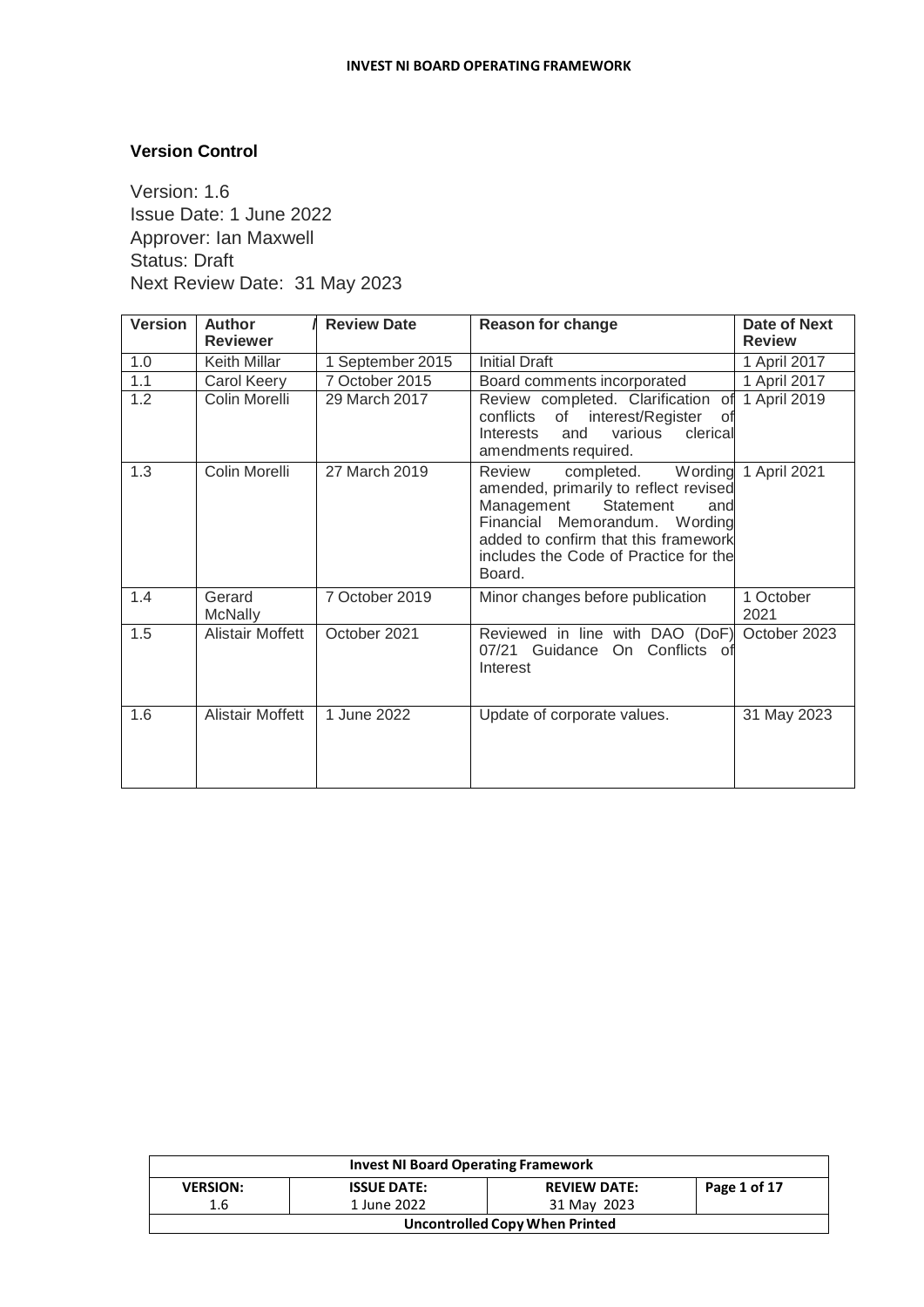#### **Contents**

- 1. Introduction
- 2. Roles & Responsibilities
- 3. Board Meetings & Secretariat
- 4. Decisions by Board
- 5. Induction & Training
- 6. Board Effectiveness
- 7. Board Committees
- Appendix 1 The Seven Principles of Public Life
- Appendix 2 The Nine Principles of Public Service Delivery
- Appendix 3 Conflicts of Interest
- Appendix 4 Definitions of Family and Friends

|                                | <b>Invest NI Board Operating Framework</b> |                     |              |  |  |
|--------------------------------|--------------------------------------------|---------------------|--------------|--|--|
| <b>VERSION:</b>                | <b>ISSUE DATE:</b>                         | <b>REVIEW DATE:</b> | Page 1 of 17 |  |  |
| 1.6                            | 1 June 2022                                | 31 May 2023         |              |  |  |
| Uncontrolled Copy When Printed |                                            |                     |              |  |  |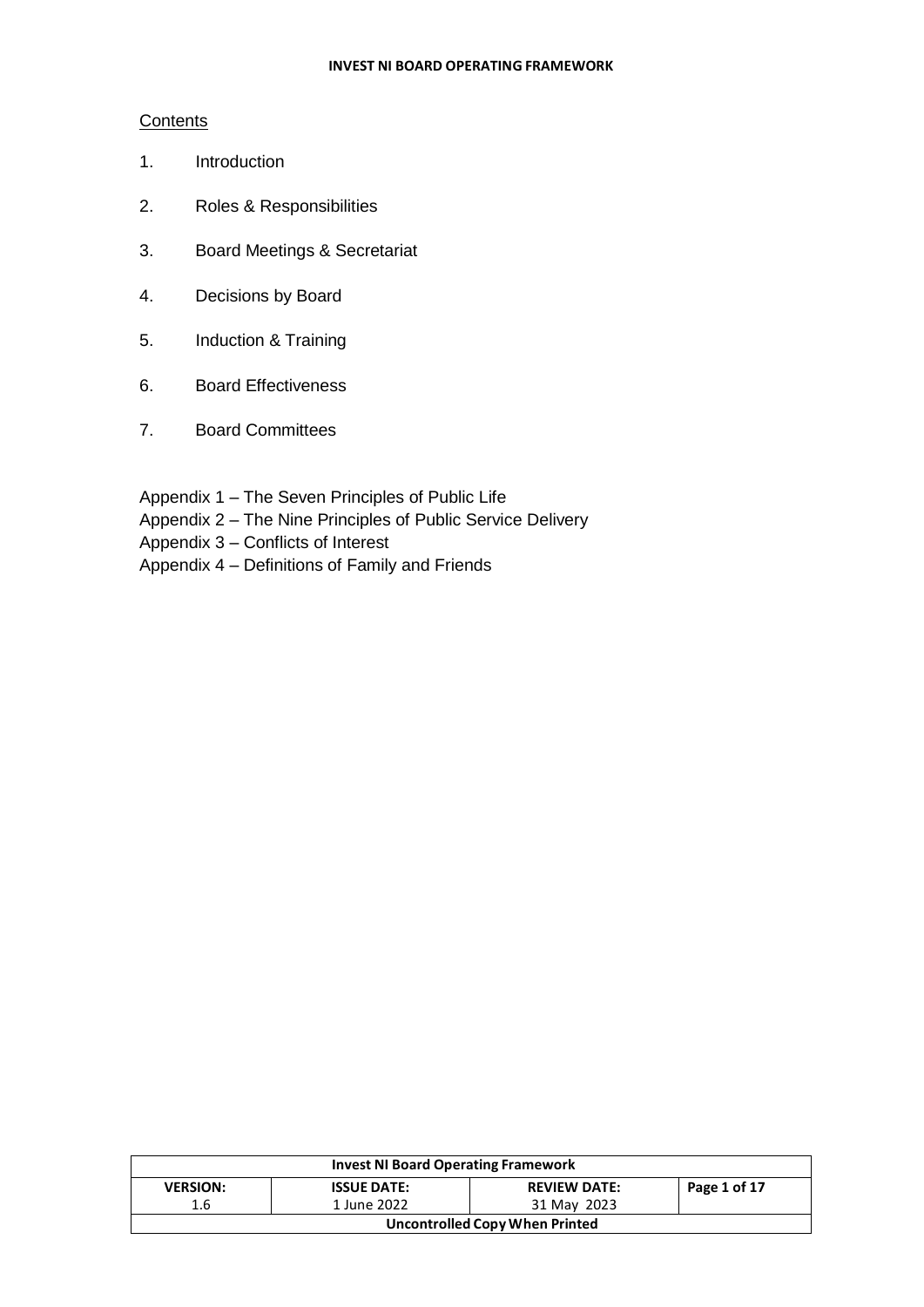# **1. INTRODUCTION**

Invest NI is a 'Non Departmental Public Body' (NDPB) established on 1 April 2002 under the Industrial Development Act (Northern Ireland) 2002. It is sponsored by the Department for the Economy (DfE; previously the Department of Enterprise, Trade and Investment (DETI)) under the Industrial Development (Northern Ireland) Order 1982 as amended by the Industrial Development Act (Northern Ireland) 2002. Its principal function is to provide government support for businesses by delivering the Government's economic strategies and making the most efficient use of available resources. Invest NI offers the Northern Ireland (NI) business community a single organisation providing high quality services, programmes, support and expert advice.

Invest NI's overall goal is to help to deliver a strong, competitive, regionally balanced economy and to support the development of an innovative and creative society. Its Vision is as follows:

# *'we will champion the growth of innovation and exports to build a local economy that completes globally. We will be a world leading business development agency'.*

Invest NI supports business development, help to increase productivity and export levels, attract high quality inward investment, and stimulate a culture of entrepreneurship and innovation. As well as directly assisting businesses, we provide support for sectors that offer high returns for the Northern Ireland (NI) economy. This involves helping to build the connections and infrastructure that will promote excellence in specific areas.

Invest NI has a Board comprising a Chair and not fewer than 10 or more than 20 other members. Board members are appointed by DfE in line with the Code of Practice issued by the Commissioner for Public Appointments for NI. At the time of publication, the Board has 11 members, including the Chair.

The Board oversees the achievement of Invest NI's objectives and targets and has responsibility for ensuring the highest standards of corporate governance, efficiency and propriety in the use of public funds. Together with the Seven Principles of Public Life (Appendix 1) and the Nine Principles of Public Service Delivery (Appendix 2), the Board also seeks to promote the core values of the organisation, namely:

- **I Count** I actively ensure that diversity and inclusion is at the heart of everything I say and do.
- **I Show** I am a leader and I role model our values and behaviours in everything I say and do.
- **I Care** I look after my own and my colleagues' health and wellbeing through my actions.
- **I Respect** I do the right thing.
- **I Partner** I do everything I can to ensure customers and colleagues are successful.
- **I Shape** I play an important role in making Invest NI a more engaging place to work.
- **I Own** I think about and take responsibility for my own personal development.

This Operating Framework includes requirements that effectively comprise a Code of Conduct for Board members, as outlined in the model provided by the Department of Finance in FD (DFP) 04/14: *'Code of Conduct for Board Members of Public Bodies (NI)'*.

| <b>Invest NI Board Operating Framework</b> |                                |                     |              |  |
|--------------------------------------------|--------------------------------|---------------------|--------------|--|
| <b>VERSION:</b>                            | <b>ISSUE DATE:</b>             | <b>REVIEW DATE:</b> | Page 1 of 17 |  |
| 1.6                                        | 1 June 2022                    | 31 May 2023         |              |  |
|                                            | Uncontrolled Copy When Printed |                     |              |  |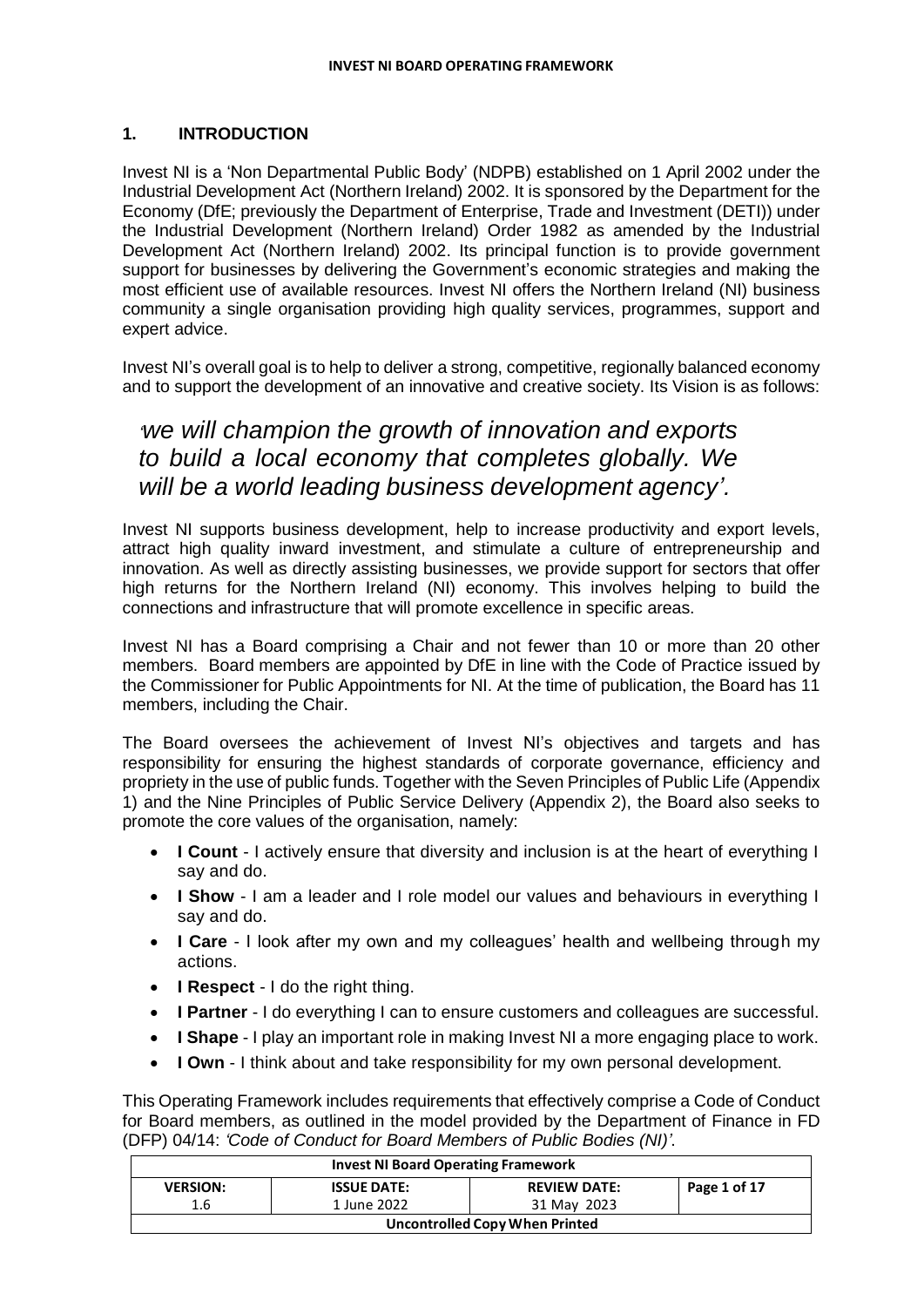# **2. ROLES AND RESPONSIBILITIES**

#### **2.1 The Department for the Economy (the Department)**

The Minister for the Economy ("the Minister") is answerable to the Assembly for the policies and performance of Invest NI including its use of resources and the policy framework within which it operates. The Department has the principal responsibility for developing economic policy in NI.

The respective roles of the Department and Invest NI are set out in the 'Management Statement and Financial Memorandum' (MSFM) which was reviewed and signed in October 2018.

#### **2.2 Invest NI Board**

The Board has corporate responsibility for ensuring that Invest NI fulfils the aims and objectives set by the Department and approved by the Minister, for promoting the efficient, economic and effective use of staff and other resources by Invest NI. To this end, and in pursuit of its wider corporate responsibilities, the Board shall:

- a) establish the overall strategic direction of Invest NI within the policy and resources framework agreed with the Minister;
- b) act as a source of advice to the Department and the Minister on the formulation of economic policy and significant policy changes;
- c) constructively challenge Invest NI's Executive Leadership Team (ELT) in their planning, target setting and delivery of performance, including considering and endorsing Invest NI's Corporate Plan and annual Operating Plans and performance targets before submission to the Minister;
- d) support the Invest NI Chief Executive and ELT in making the best possible business decisions and ensure that, in reaching decisions, ELT has taken into account any guidance issued by its sponsor Department and the Department of Finance (DoF)
- e) ensure that the Department is kept informed of any changes that are likely to impact on the strategic direction of Invest NI or on the attainability of its targets, and determine the likely steps needed to deal with such changes;
- f) ensure that any statutory or administrative requirements for the use of public funds are complied with; that the Board operates within the limits of its statutory authority and any delegated authority agreed with the Department, and in accordance with any other conditions relating to the use of public funds; and that, in reaching decisions, the Board takes into account all relevant guidance issued by DoF and the Department;
- g) ensure that it receives and reviews regular financial information concerning the management of Invest NI; is informed in a timely manner about any concerns relating to the activities of Invest NI; and provides positive assurance to the Department that appropriate action has been taken on such concerns;

| <b>Invest NI Board Operating Framework</b> |                    |                     |              |  |
|--------------------------------------------|--------------------|---------------------|--------------|--|
| <b>VERSION:</b>                            | <b>ISSUE DATE:</b> | <b>REVIEW DATE:</b> | Page 1 of 17 |  |
| 1.6                                        | 1 June 2022        | 31 May 2023         |              |  |
| Uncontrolled Copy When Printed             |                    |                     |              |  |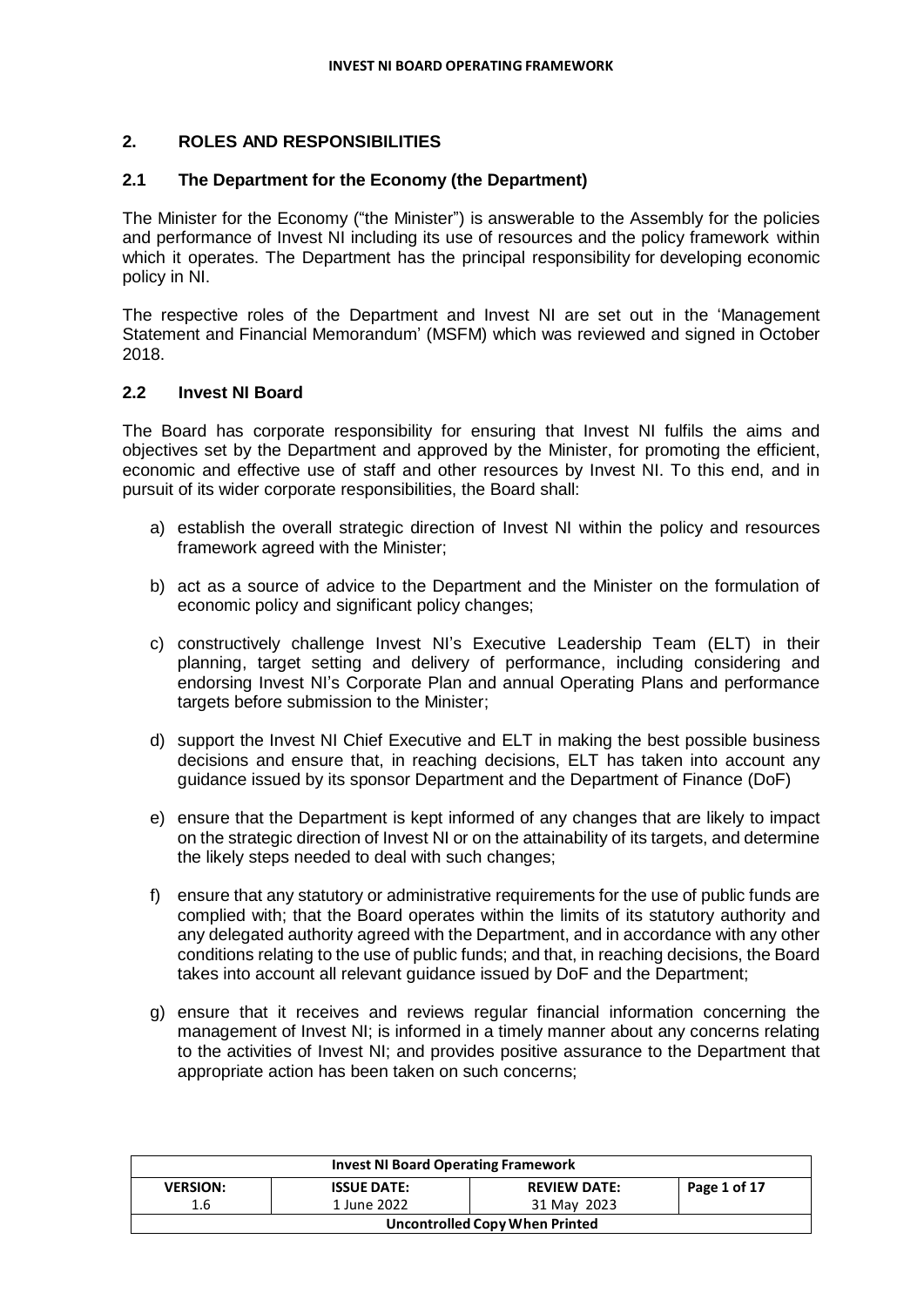- h) demonstrate high standards of corporate governance at all times, including establishing an Audit & Risk Committee (ARC) to help the Board to address the key financial (and other)risks facing Invest NI;
- i) establish such other committees as it considers appropriate to conduct its business and
- j) appoint a Chief Executive of Invest NI in consultation with the Department and, in consultation with the Department, set performance objectives and remuneration terms linked to these objectives for the Chief Executive, which give due weight to the proper management and use of public funds.

The Board acts as a channel of communication between the Department, industry, academia and Invest NI. Members of the Board (including the Chair) must seek to ensure that the Chief Executive acts in a manner that does not conflict with his/her duties as Invest NI's designated Accounting Officer.

#### **2.3 The Chair**

The main role of the Chair, who is responsible to the Minister, is to provide leadership and strategic direction to Invest NI, ensuring that Invest NI's policies and actions support the wider strategic policies of the Minister and that its affairs are conducted with probity. In addition to sharing with other Board members the corporate responsibilities set out at section 2.2, the Chair has specific leadership responsibility on the following matters:

- a) formulating the Board's strategy by understanding and articulating market needs;
- b) engaging with the Minister and the Department on matters pertaining to the strategic direction of overall economic development policy in NI and acting as a channel of communication with government for the business community in relation to current policies and issues which affect it;
- c) making best endeavours to ensure that Invest NI meets its agreed objectives and targets as set by the Minister;
- d) leading Invest NI's Board in its deliberations and ensuring that the Board, in reaching decisions, takes proper account of guidance provided by the Minister or the Department;
- e) encouraging and delivering high standards of regularity and propriety and promoting the efficient, economic and effective use of staff and other resources;
- f) representing the views of the Board to the partner base, the target international audience and the general public, and communicating Invest NI's strategy and policies to the business community; and
- g) ensuring that the Board meets at regular intervals throughout the year and that the minutes of those meetings accurately record the decisions taken and, where appropriate, the views of individual Board members;

With respect to the effective operation of the Board, the Chair shall also:

| <b>Invest NI Board Operating Framework</b>                                   |             |             |  |  |
|------------------------------------------------------------------------------|-------------|-------------|--|--|
| Page 1 of 17<br><b>VERSION:</b><br><b>ISSUE DATE:</b><br><b>REVIEW DATE:</b> |             |             |  |  |
| 1.6                                                                          | 1 June 2022 | 31 May 2023 |  |  |
| Uncontrolled Copy When Printed                                               |             |             |  |  |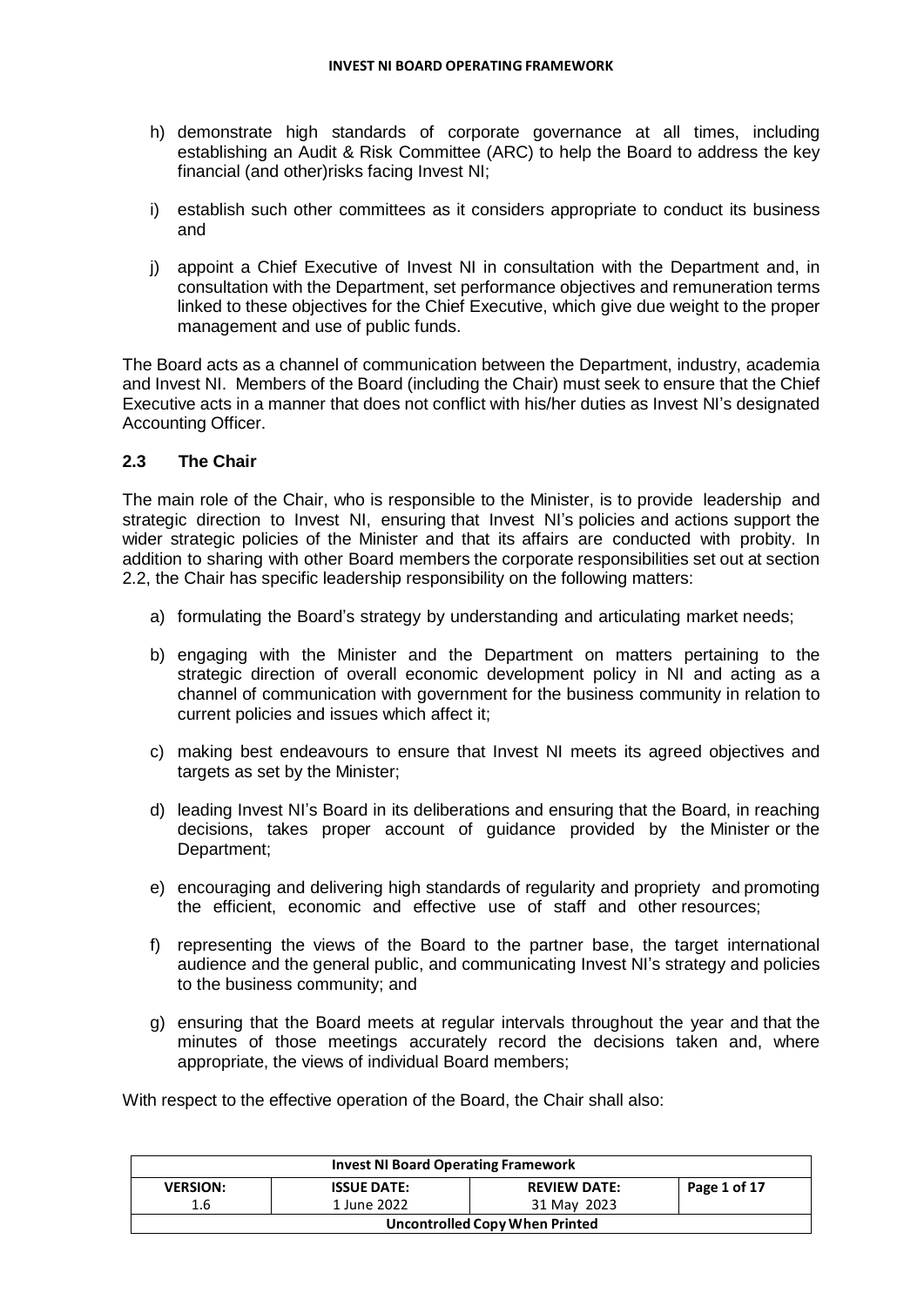- a) ensure that all Board members, when taking up office, are fully briefed on the terms of their appointment and their duties, rights and responsibilities, and receive appropriate induction training, including the financial management and reporting requirements of public sector bodies and on any differences that may exist between private and public sector practice;
- b) advise the Department of the needs of Invest NI when Board vacancies arise, with a view to ensuring a proper balance of professional and financial expertise;
- c) make recommendation to the Permanent Secretary on the appointment of the Deputy Chair and ARC Chair; and
- d) assess the performance of individual Board members, who will be subject to ongoing performance appraisal, with a formal assessment being completed by the Chair at the end of each year and prior to any re-appointment of individual members taking place. Members will be made aware that they are being appraised, the standards against which they will be appraised, and will have an opportunity to contribute to and view their report. The Chair of the Board will also be appraised on an annual basis by the Departmental Accounting Officer.

The Chair is also responsible for ensuring that a Code of Conduct for Board Members, based on the model *'Code of Conduct for Board Members of Public Bodies (NI)'* (FD (DFP) 04/14 refers), is in place and available to all Board members. The requirements outlined in this Operating Framework effectively provides that Code of Conduct for Board Members.

#### **2.4 Individual Board Members**

Individual Board members should be aware of their wider responsibilities as members of the Board. Like others who serve the public, they should follow the Seven Principles of Public Life set out by the Committee on Standards in Public Life (these are attached at Appendix 1). Board members must:

- a) comply at all times with this Code of Practice;
- b) act in good faith and in the best interests of Invest NI;
- c) not misuse information gained in the course of their public service for personal, political or corporate gain, nor to use the opportunity of public service to promote their private interests.

Board members are excluded from standing as Members of Parliament or the NI Assembly and are expected not to occupy paid party political posts or hold particularly sensitive or high profile unpaid roles in a political party. Subject to those restrictions, they are free to engage in political activities, provided that they are conscious of their general public responsibilities and exercise proper discretion, particularly in regard to the work of the Invest NI Board. On matters directly affecting that work, they should not make political speeches or engage in other political activities.

Board Members comply with the same rules on Gifts, Hospitality and Expenses as Invest NI staff. Policies for these areas are available of the Invest NI Board document repository.

| <b>Invest NI Board Operating Framework</b>                                   |                                |             |  |  |
|------------------------------------------------------------------------------|--------------------------------|-------------|--|--|
| Page 1 of 17<br><b>REVIEW DATE:</b><br><b>VERSION:</b><br><b>ISSUE DATE:</b> |                                |             |  |  |
| 1.6                                                                          | 1 June 2022                    | 31 May 2023 |  |  |
|                                                                              | Uncontrolled Copy When Printed |             |  |  |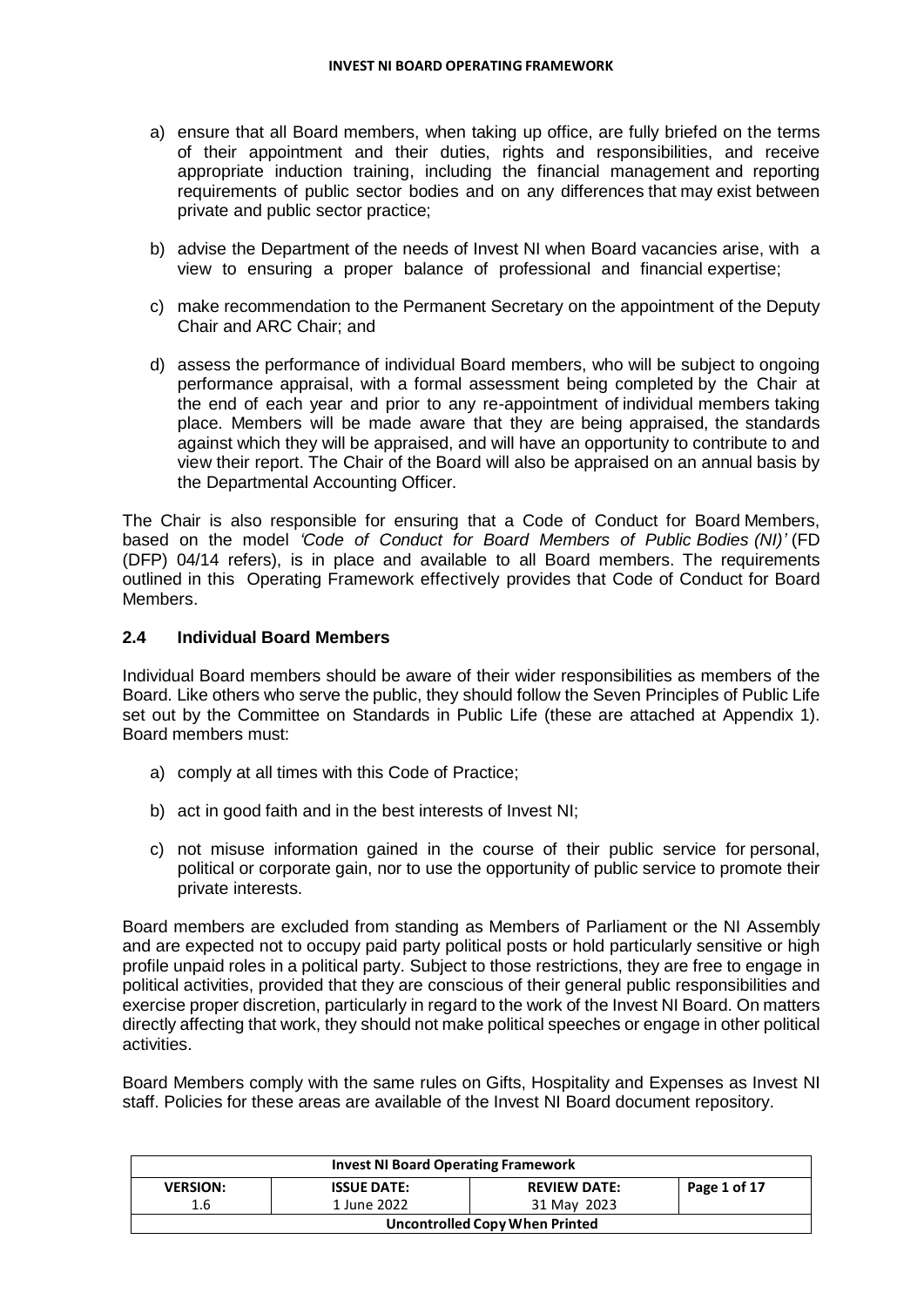#### 2.4.1 Conflicts of Interest

Members of boards and employees of public bodies involved in decision-making processes – particularly involving the use of public monies – must be, and be seen to be, completely selfless and objective. This means that conflicts of interest of any type – private, business, political, voluntary or charitable – whether actual, potential or perceived, which might be material and relevant to the operation of Invest NI should be identified and declared at the earliest opportunity, and that prompt decisions are taken to mitigate and manage risks.

Invest NI's approach to Conflicts of Interest is clearly aligned to DAO (DoF) 07/21 *Guidance on Conflicts of Interest* which establishes the four main stages to consider and work through in relation to conflicts of interest (whether actual, potential or perceived):

- 1) Identify conflicts of interest must be identified at the earliest opportunity.
- 2) Declare conflicts of interest must be declared at the earliest opportunity.
- 3) Manage conflicts of interest must be managed appropriately.
- 4) Publish to ensure openness and transparency, registers of interests should be made available / published.

#### 2.4.2 Identifying Conflicts of Interest

In identifying whether a conflict of interest (actual or perceived) exists, consideration must be given to:

- the actual situation or circumstances which may give rise to different types of conflict;
- the nature of the relationship i.e. who could benefit;
- the nature and business of Invest NI; and
- your position within Invest NI and the nature of your work.

In order to identify and subsequently avoid real conflicts of interest – or the perception of such – individuals must carefully consider whether an allegation of impropriety could be made against them, their family or friends and/or Invest NI (see Appendix 4 Definitions of Family and Friends).

Interests are likely to include (but are not restricted to) directorships, appointments, consultancies and shareholdings held by Board members themselves, close family members or friends (Defined at Appendix 4) whom the public might reasonably think could influence a member's judgement. It must be borne in mind that the appearance or perception of such a conflict could be as damaging as the existence of a real conflict.

Examples of situations / circumstances where conflicts of interest can arise include:

- Using your position for personal financial gain;
- Using information gained in public capacity to further private interests;
- Membership of organisations / associations / clubs;

| <b>Invest NI Board Operating Framework</b> |                    |                     |              |  |
|--------------------------------------------|--------------------|---------------------|--------------|--|
| <b>VERSION:</b>                            | <b>ISSUE DATE:</b> | <b>REVIEW DATE:</b> | Page 1 of 17 |  |
| 1.6                                        | 1 June 2022        | 31 May 2023         |              |  |
| Uncontrolled Copy When Printed             |                    |                     |              |  |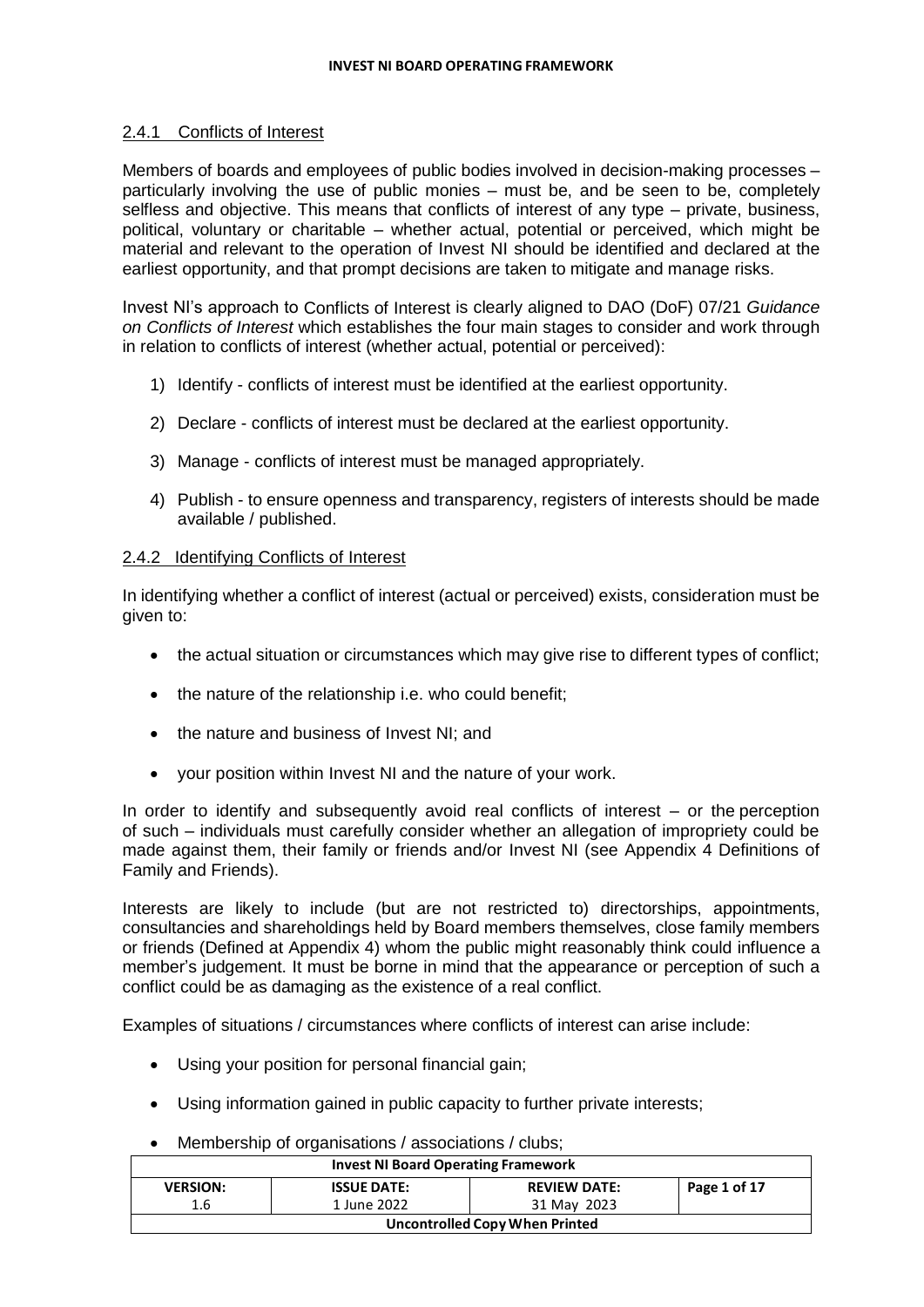- Involvement in, or influencing, the award of a contract or grant where the individual has, directly or indirectly, a personal interest;
- Accepting gifts, hospitality or other benefits from contractors / suppliers;
- Taking up employment with firms / contractors providing services to Invest NI;
- Involvement in a decision that could lead to the appointment / recruitment / promotion of a relative or friend;
- Carrying out business on behalf of Invest NI with their own company, or a company in which a relative or close friend has an interest in;
- Owning shares in or working for another business or organisation, that has dealings with Invest NI.

Attached at Appendix 3 are some examples of the circumstances and potential conflicts of interest which might arise for Board Members together with potential solutions.

#### 2.4.2 Declaring Conflicts of Interest

Conflicts of interest (including perceived conflicts) must be declared at the earliest opportunity. Therefore the Chair and other Board members must declare any personal or business interests which may conflict with their responsibilities as Board members. The Board, in consultation with the Department, is required to have arrangements in place which ensure that such conflicts are identified at an early stage and that appropriate action can be taken to resolve them. Records of any declarations of interest will be maintained and compiled into a register of interests, to be reviewed and updated periodically. Board members are required to declare any conflicts of interest:

- Upon appointment
- Bi-annually there after
- As and when circumstance change
- At meetings to be declared and recorded in the minutes
- At the initiation of a procurement / recruitment competition

In particular, members must not participate in the discussion or determination of matters in which they (or close members of their families) have a direct or indirect pecuniary interest. This will normally mean that such members will withdraw from any meeting considering these matters since the continued presence of someone who had declared an interest might be thought likely to influence the judgement of the other members present. Naturally, Board members should declare as soon as practicable after a meeting begins if they have an interest, pecuniary or otherwise, in a matter being discussed.

The Chair will remind Board members on a regular basis of the need to register new interests and also ensure that Board members declare (and deal with) such conflicts of interest in accordance with best practice.

| <b>Invest NI Board Operating Framework</b> |                    |                     |              |  |
|--------------------------------------------|--------------------|---------------------|--------------|--|
| <b>VERSION:</b>                            | <b>ISSUE DATE:</b> | <b>REVIEW DATE:</b> | Page 1 of 17 |  |
| 1.6                                        | 1 June 2022        | 31 May 2023         |              |  |
| Uncontrolled Copy When Printed             |                    |                     |              |  |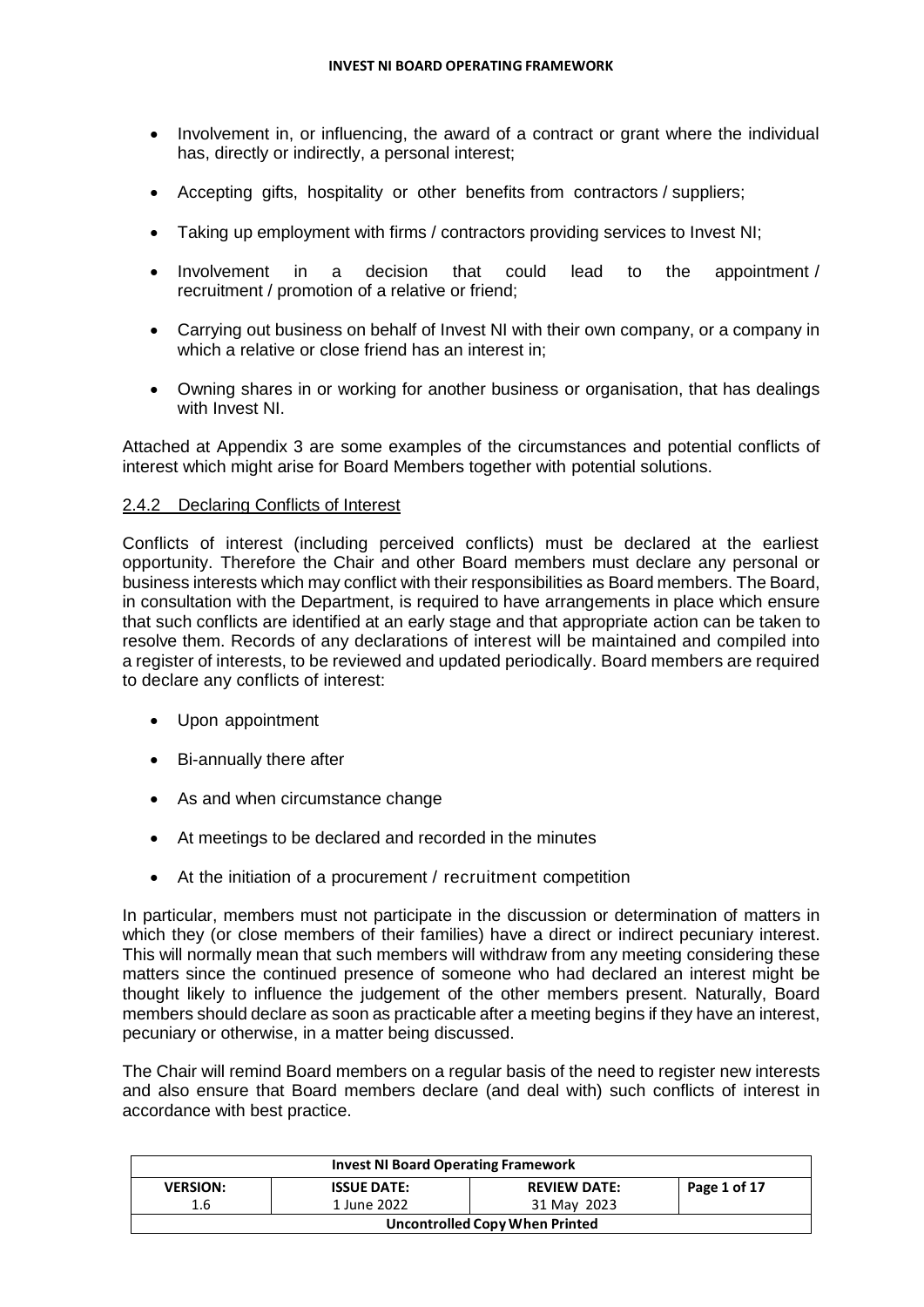#### 2.4.3 Managing Conflicts of Interests

Once conflicts of interest of any type, whether actual, potential or perceived, are identified and declared at the earliest opportunity, prompt decisions must be taken to mitigate risks and manage them appropriately. Failure to do so can can potentially result in serious consequences, such as severe reputational damage, litigation, disciplinary action or dismissal.

The method of managing any conflicts of interest will be assessed on a case by case basis, and will be determined after consideration of a number of factors such as the level of risk presented and what management is actually feasible. Board members can, if they wish, seek the Chief Executive's guidance on this issue

There are a number of methods of managing a conflict of interest:

- Restrict the Board member's involvement in the matter;
- $\bullet$  Recruit a disinterested third party to oversee part or all of the process / matter;
- Remove the Board member from the matter;
- Relinquish the Board member relinquishes the private interest creating the conflict;
- Resign the Board member resigns from their position.

#### 2.4.4 Publishing Register of Interests

To ensure openness and transparency, registers of interests of Board members will be made available / published. Board members will be asked to register all interests, direct or indirect, which the public might reasonably think could influence their judgement.

Interests are likely to include (but are not restricted to) directorships, appointments, consultancies and shareholdings held by Board members, close family members or other persons whom the public might reasonably think could influence a member's judgement (see Appendix 4).

Responsibility for accurate completion of the register rests with each individual Board Member. All business interests need to be declared, including those which arise as a direct result of the Board Member's role within Invest NI (e.g. where the individual is the Invest NI representative on the Board or Committee of another organisation). Board members can, if they wish, seek the Chief Executive's guidance on this issue. Where a Board Member has, or may have, interaction from a business perspective with Invest NI, they should discuss this in the first instance with the relevant ELT member directly.

Compliance with the Register of Interests is also left to the integrity of the individual concerned and declarations will normally be taken on trust. Nevertheless, should undeclared and relevant information about Board members' interests come to light, this will be taken up with the individual as appropriate.

The Register will be maintained by the Board Secretariat. To ensure that it is regularly updated, a formal request will be made to Board members every six months asking them to check and update the Register. A record will be made in the Board minutes to this effect. The

|                 | <b>Invest NI Board Operating Framework</b> |                     |              |  |  |
|-----------------|--------------------------------------------|---------------------|--------------|--|--|
| <b>VERSION:</b> | <b>ISSUE DATE:</b>                         | <b>REVIEW DATE:</b> | Page 1 of 17 |  |  |
| 1.6             | 1 June 2022                                | 31 May 2023         |              |  |  |
|                 | <b>Uncontrolled Copy When Printed</b>      |                     |              |  |  |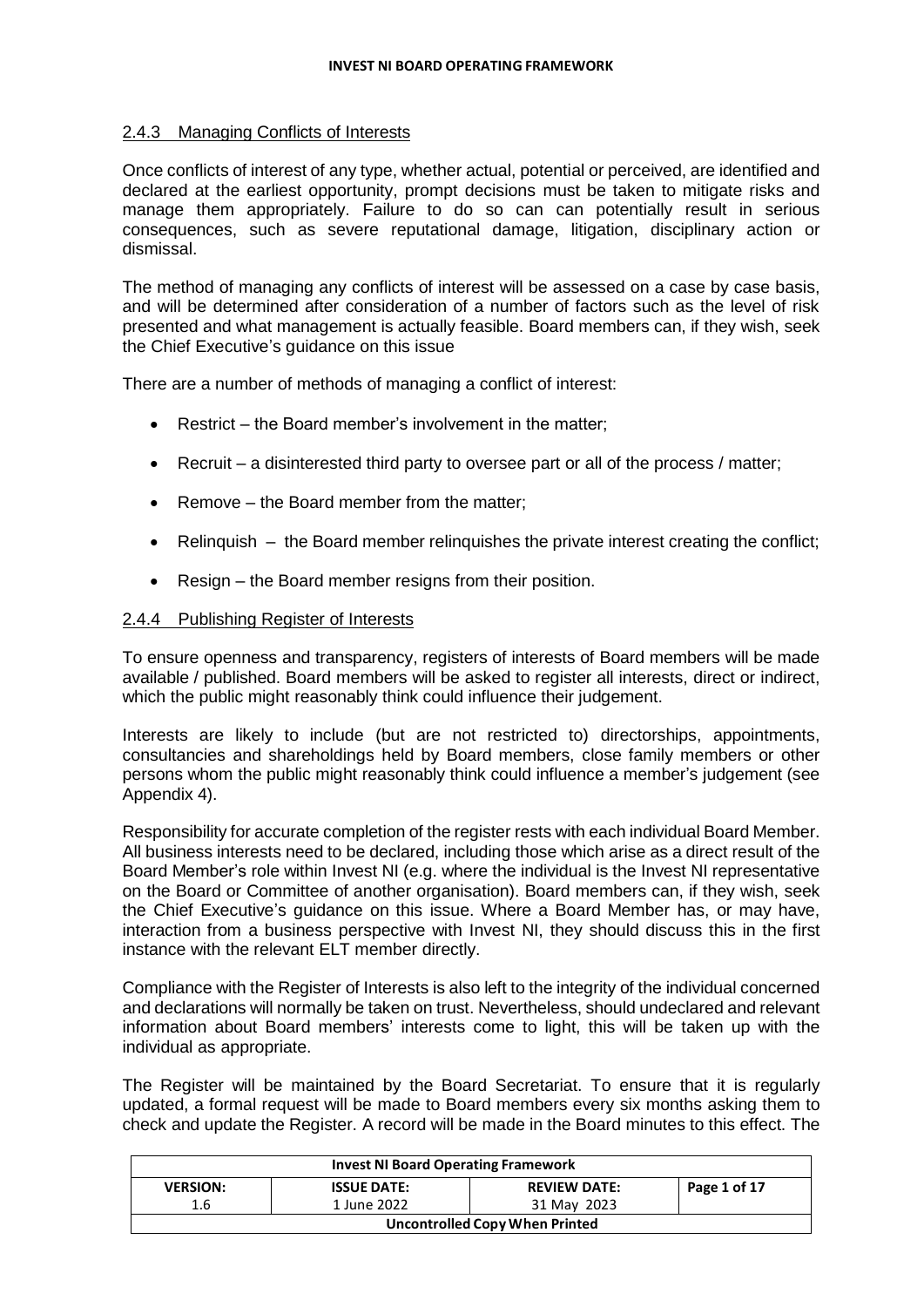Register of interests will be open to the public and the Board may wish to publish these details, for example in its Annual Report.

#### 2.4.5 Personal Liability of Board Members

Although any legal proceedings initiated by a third party are likely to be brought against the Board, in exceptional cases proceedings (civil or, in certain cases, criminal) may be brought against the Chair or other individual Board members. For example, a Board member may be personally liable if he or she makes a fraudulent or negligent statement which results in loss to a third party. Board members who misuse information gained by virtue of their position may be liable for breach of confidence under common law or may commit a criminal offence under insider dealing legislation.

However, the Government has indicated that individual Board members who have acted honestly, reasonably, in good faith and without negligence will not have to meet, out of their own personal resources, a personal civil liability which is incurred in execution or purported execution of their Board functions.

# 2.4.6 Transactions between Board Members and Invest NI

Transactions (in the form of financial support or the supply of services irrespective of whether a price is charged) involving an organisation in which a Board member or a close family member has a beneficial interest will be noted in Invest NI's Annual Accounts. The note will identify the Board member, the nature of the relationship, details of the transaction(s) and/or the balance outstanding (where greater than £1,000). It will also confirm that the transaction was dealt with properly and on an arm's length basis.

# **2.5 The Chief Executive and Executive Directors (ELT)**

The Chief Executive has responsibility, under the Board, for the overall organisation, management, and staffing of Invest NI and for its procedures in financial and other matters, including conduct and discipline. This involves the promotion by leadership and example of the values embodied in the Nolan Committee's Seven Principles of Public Life (Appendix 1) and the Nine Principles of Public Service Delivery (Appendix 2). The Board should support the Chief Executive in undertaking this responsibility.

In cases where the Board may wish to pursue a course of action which the Chief Executive feels is in conflict with his/her role as Accounting Officer, guidance may be found in the MSFM and in Section 3.8 of Managing Public Money NI (MPMNI).

The Chief Executive is Invest NI's Accounting Officer. He or she is responsible to the Assembly and the Accounting Officer of the Department for the resources under his/her control. The essence of the role is a personal responsibility for the propriety and regularity of the public finances for which he or she is answerable; for the keeping of proper accounts; for prudent and economical administration; for the avoidance of waste and extravagance; ensuring value for money; for the efficient and effective use of all the resources in their charge and, the organisation, staffing and management of the organisation.

The Accounting Officer has a responsibility to see that appropriate advice is tendered to the Board on all these matters. Satisfactory performance of these responsibilities is fundamental to the role of the Chief Executive.

| <b>Invest NI Board Operating Framework</b>                                   |                                |             |  |  |
|------------------------------------------------------------------------------|--------------------------------|-------------|--|--|
| Page 1 of 17<br><b>VERSION:</b><br><b>ISSUE DATE:</b><br><b>REVIEW DATE:</b> |                                |             |  |  |
| 1.6                                                                          | 1 June 2022                    | 31 May 2023 |  |  |
|                                                                              | Uncontrolled Copy When Printed |             |  |  |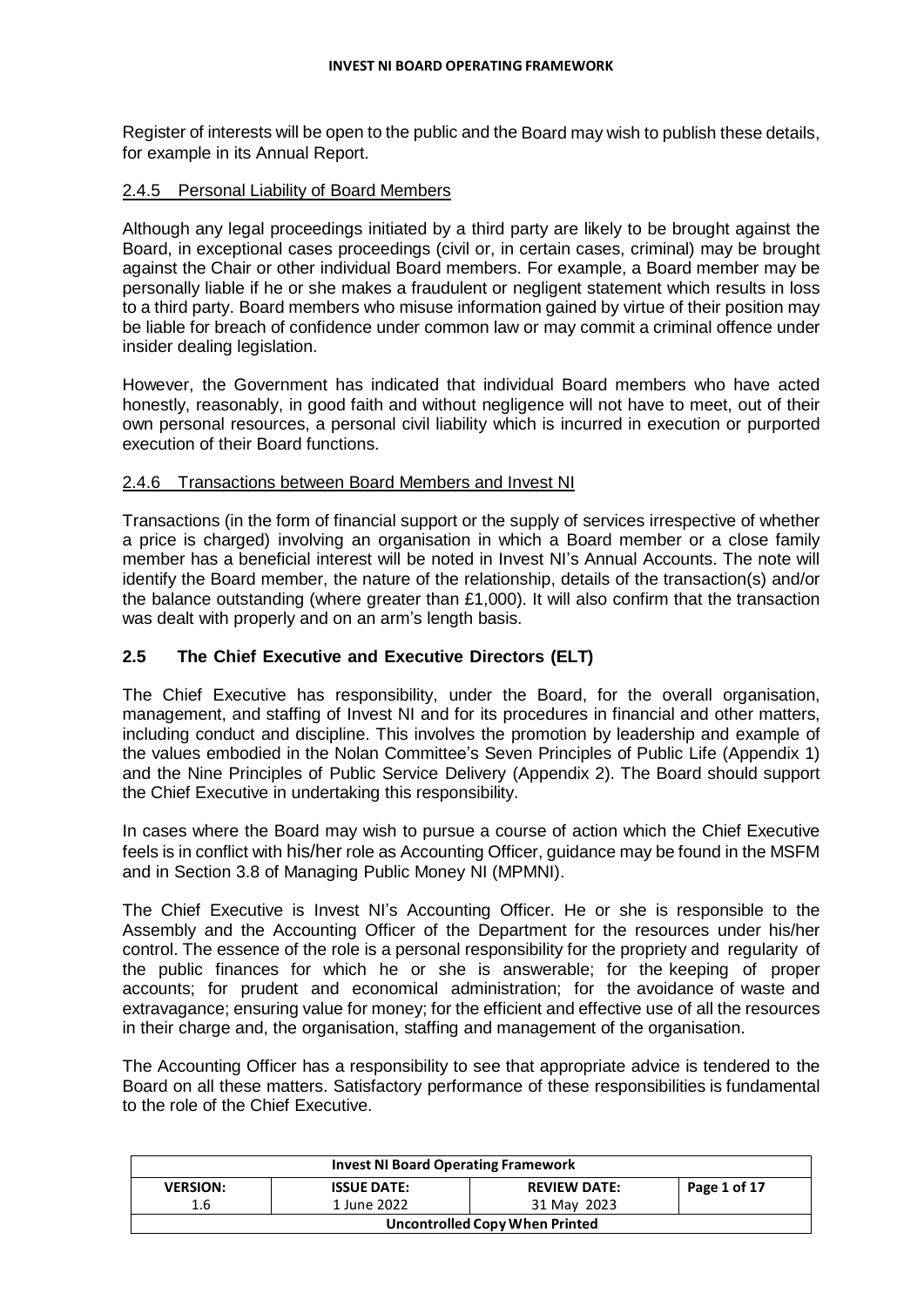More detailed guidance on the role of an Accounting Officer is set out in Managing Public Money (NI) and HM Treasury's handbook, Regularity and Propriety, which describes what these concepts mean in a financial context. Although the handbook is intended primarily for Accounting Officers, Non-Executive Board Members (NEBMs) should also familiarise themselves with it.

The Chief Executive and Executive Leadership Team are also responsible for notifying the Board of:

- any matters that threaten the regularity, propriety or value-for-money with which the organisation carries out its business;
- any significant issues which may impact on the organisation's leadership, mediumterm capability and significant risks to delivery of the business, along with mitigating actions taken.

| <b>Invest NI Board Operating Framework</b> |                    |                     |              |
|--------------------------------------------|--------------------|---------------------|--------------|
| <b>VERSION:</b>                            | <b>ISSUE DATE:</b> | <b>REVIEW DATE:</b> | Page 1 of 17 |
| 1.6                                        | 1 June 2022        | 31 May 2023         |              |
| <b>Uncontrolled Copy When Printed</b>      |                    |                     |              |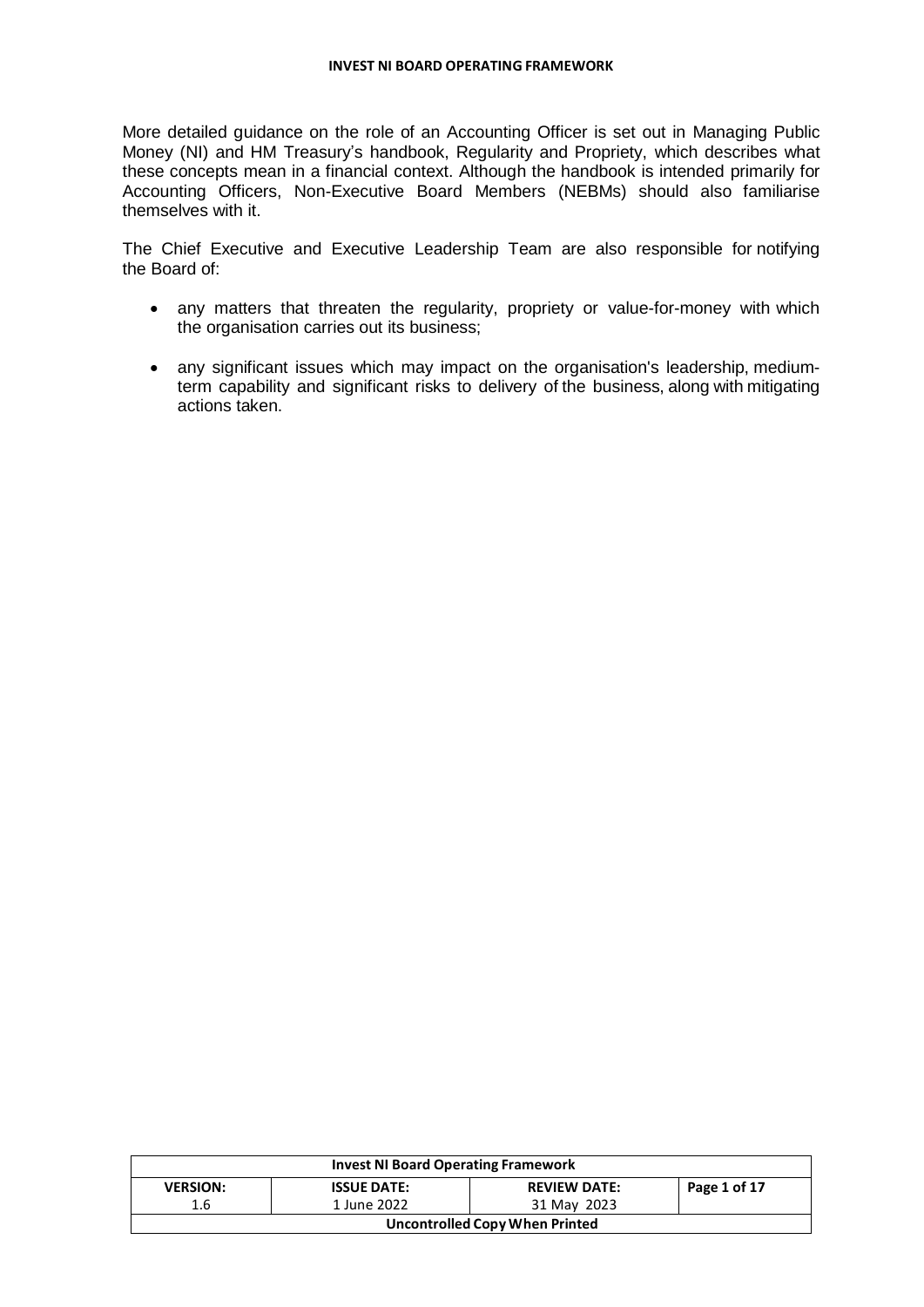# **3. BOARD MEETINGS & SECRETARIAT**

Board meetings will normally be held on the afternoon of the fourth Wednesday of each month except for the months of July and December (when there will be no meeting).

The Chair, or in his/her absence the Vice-Chair, may authorise a special meeting of the Board on a day and at a time to be agreed by the Chair or the Vice-Chair, as the case may be, to consider any business brought forward by the Chair or Vice-Chair.

# **3.1 Quorum for Board Meetings**

The quorum for Board meetings is 50% of appointed members plus the Chair (or Vice-Chair). If an urgent meeting is called and the quorum cannot be met, any decisions taken will be communicated immediately to other Board members (by telephone/e-mail) to obtain agreement from a majority of members of these decisions.

# **3.2 Board Secretariat**

A full Board secretariat support will be provided by the Board Secretary and the Chief Executive's Office. The responsibilities of the secretariat include overseeing the development of meeting agendas, ensuring good information flows between Members and executives and advising the board on due process.

# **3.2.1 Agenda for Board Meetings**

The Agenda for Board meetings will be determined by the Chair in consultation with the Chief Executive. Members may request matters for discussion either during Board meetings or directly to the Chair. Agenda items should be put to the Chair within one week following the last Board meeting. If there are any doubts about the appropriateness of items tabled or to be tabled for discussion, it will be for the Board to decide by majority vote at that meeting if the matters should be on the agenda.

# **3.2.2 Papers for Board Meetings**

Papers being tabled at Board meetings will be posted in Invest NI's meeting management system. Members will be advised by the Board Secretary advising that the papers are available to review and annotate.

# **3.2.3 Invest NI Staff at Board Meetings**

The Chief Executive and Executive Directors shall attend all Board meetings as well as the Director responsible for the Board. Other employees or persons seconded to Invest NI from outside bodies may be invited to attend part/all of Board meetings to discuss/make presentations on papers submitted or topics raised by the Board

# **3.2.4 Record of Meetings**

| <b>Invest NI Board Operating Framework</b>                                   |             |             |  |  |
|------------------------------------------------------------------------------|-------------|-------------|--|--|
| Page 1 of 17<br><b>ISSUE DATE:</b><br><b>REVIEW DATE:</b><br><b>VERSION:</b> |             |             |  |  |
| 1.6                                                                          | 1 June 2022 | 31 May 2023 |  |  |
| Uncontrolled Copy When Printed                                               |             |             |  |  |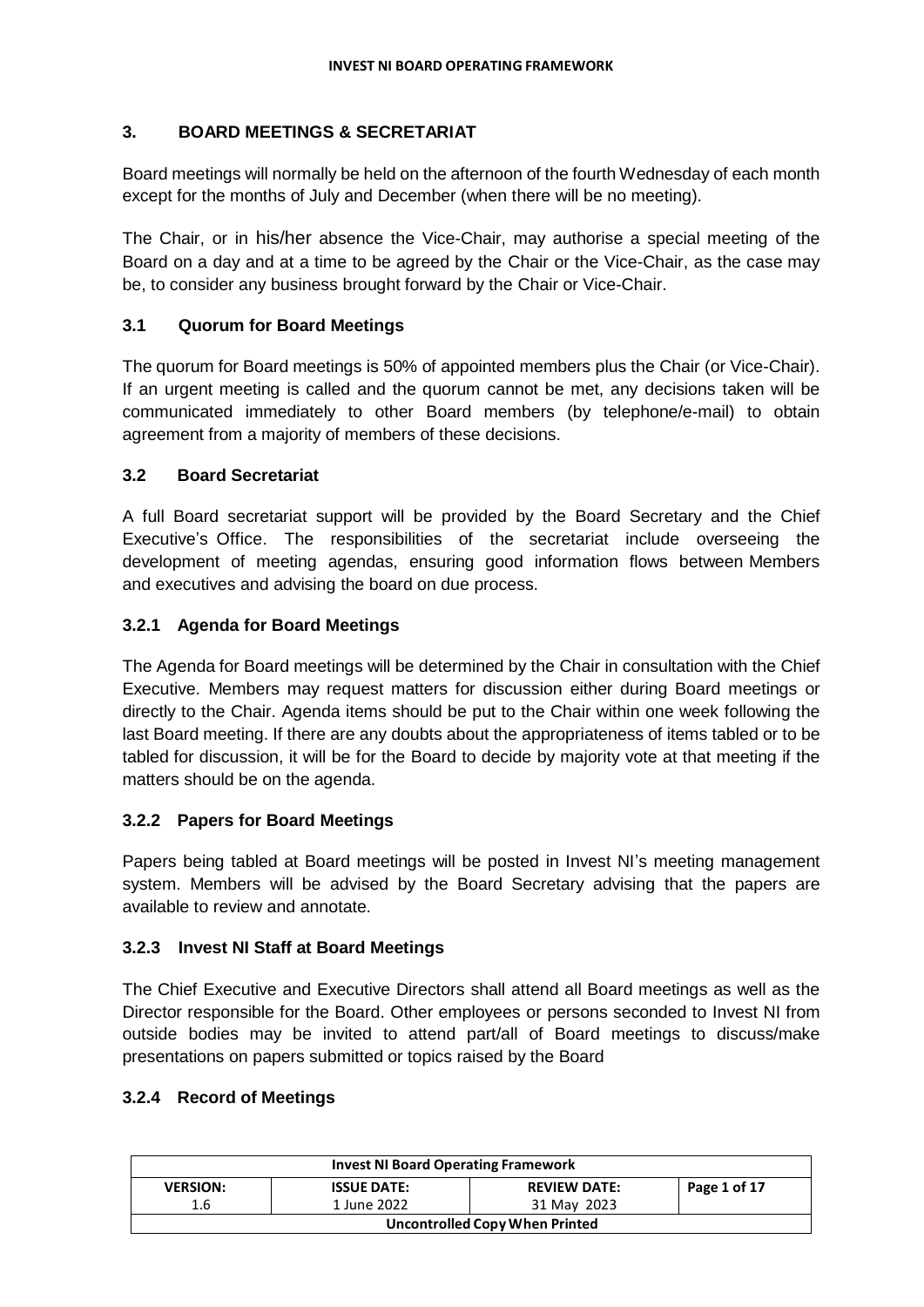The key points discussed and decisions taken at Board meetings will be recorded in draft minutes which will then be tabled for approval at the next Board meeting, signed by the Chair after that meeting and retained for future reference.

| <b>Invest NI Board Operating Framework</b> |                    |                     |              |
|--------------------------------------------|--------------------|---------------------|--------------|
| <b>VERSION:</b>                            | <b>ISSUE DATE:</b> | <b>REVIEW DATE:</b> | Page 1 of 17 |
| 1.6                                        | 1 June 2022        | 31 May 2023         |              |
| Uncontrolled Copy When Printed             |                    |                     |              |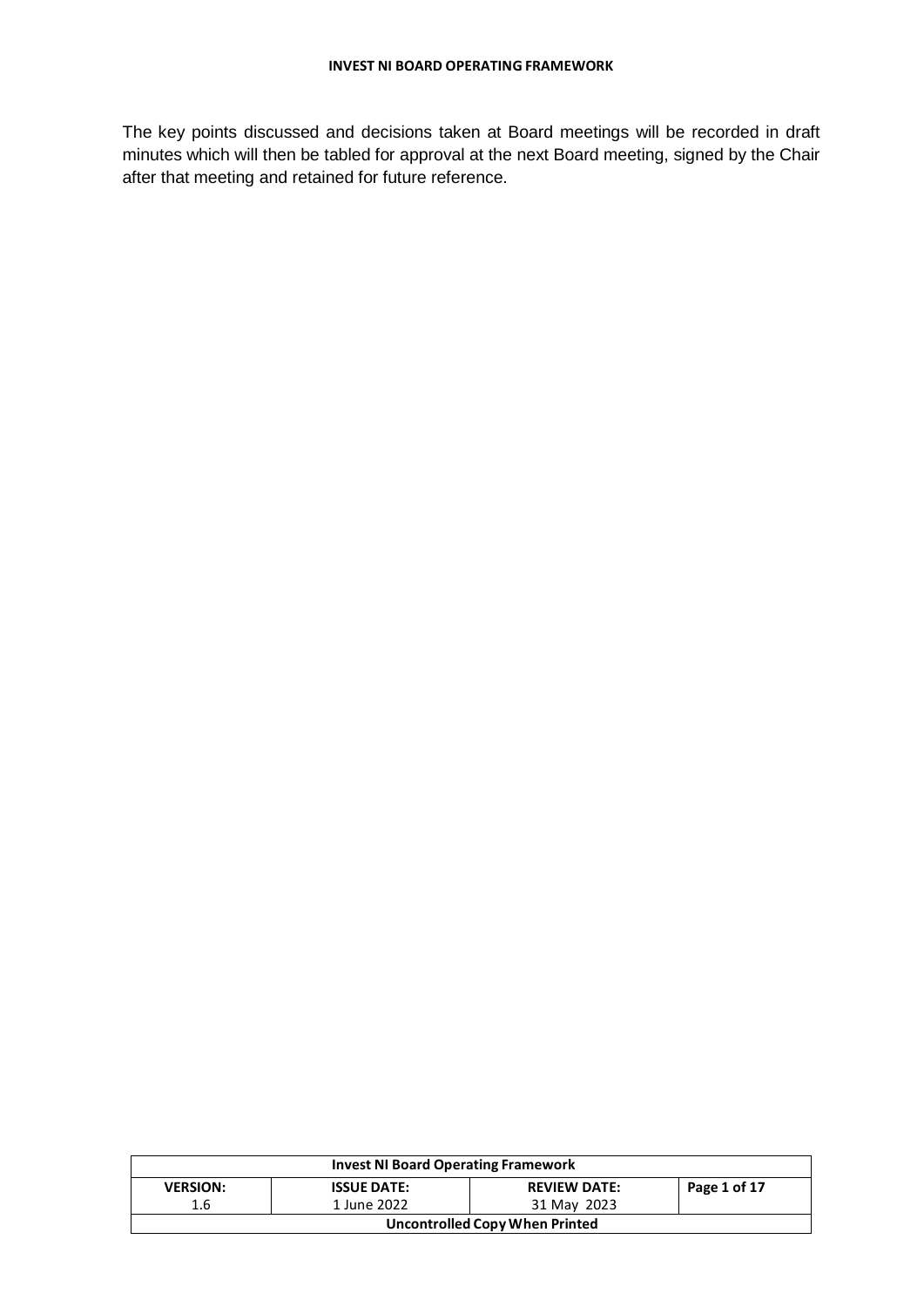# **4. DECISIONS BY BOARD**

A majority approval by those present at the Board meeting will constitute a decision by the Board. Such decisions (assuming they are within the competence of the Board) are final unless subsequently formally rescinded by the Board. In the event of a tied vote the Chair will have a casting vote.

# **4.1 Decisions Remitted to the Board**

The matters listed below are those dealt with by the Board. All other matters have been delegated to the Chief Executive and ELT.

- Approval of all Casework Proposals over £1m
- Approval of Corporate Plan/Operating Plans
- Approval of Significant Programme Evaluations
- Review and recommendation of Annual Report & Accounts (including the
- Governance Statement) to be signed by the Accounting Officer
- Recommendation of Chief Executive's Remuneration to Minister for Approval
- Appointment of Chief Executive
- Provision of Advice to the Minister on the formulation of economic policy
- Chair's role in selection of Board Members
- Chair/Board approval of sub-committees (ARC/REMCO)
- Setting the organisational risk appetite

The Board will also agree, annually, a work programme, including standing items for consideration monthly, quarterly or as appropriate. These will include:

- current Board priorities
- monthly management accounting information;
- monthly and / or quarterly reports on human resource issues, including succession planning, staff numbers and managing attendance;
- disclosure of all Ministerial Directions;
- progress in relation to Corporate Balanced Scorecard;
- Reports from Board committees;
- Corporate Risk Register

| <b>Invest NI Board Operating Framework</b> |                    |                     |              |
|--------------------------------------------|--------------------|---------------------|--------------|
| <b>VERSION:</b>                            | <b>ISSUE DATE:</b> | <b>REVIEW DATE:</b> | Page 1 of 17 |
| 1.6                                        | 1 June 2022        | 31 May 2023         |              |
| Uncontrolled Copy When Printed             |                    |                     |              |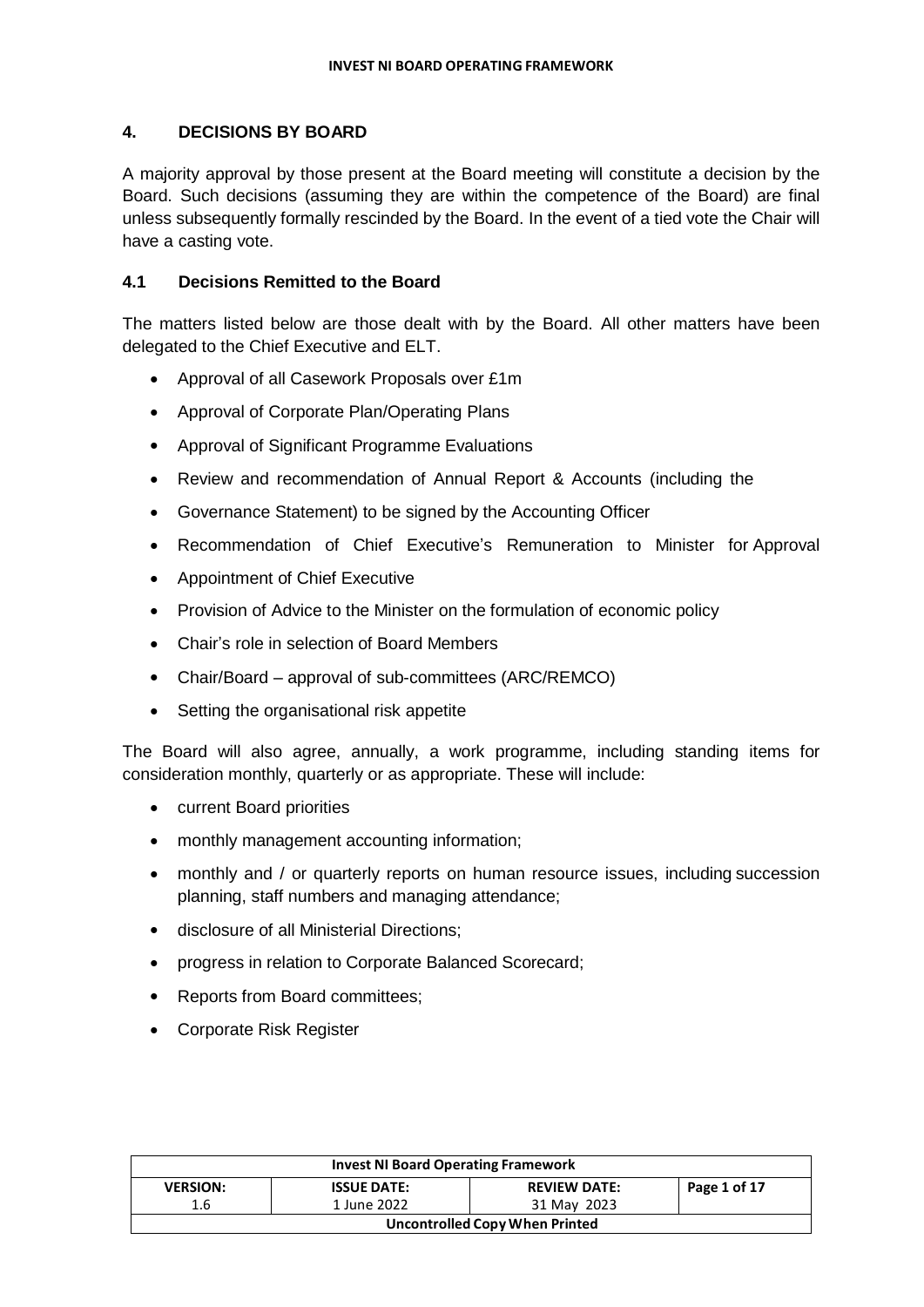# **5. INDUCTION & TRAINING**

An induction day will be arranged for new Members as soon as possible following appointment and where possible, in advance of their first Board meeting. Members will be provided in advance of the induction day with a number of key organisational documents and governance information.

Induction will normally cover the organisation's business environment and an introduction to each of the operational divisions. New members will be apprised of their role and responsibilities as Board Members and given clear information as to what is expected of them in the interests of good governance and what is expected in terms of good corporate governance.

Additional internal developmental training will be provided following appointment as required, and Members are encouraged to identify any additional training needs they feel necessary to carry out their duties as a Board Member.

Within 6 months of appointment, Members will be asked to attend a formal external governance training course.

| <b>Invest NI Board Operating Framework</b> |                    |                     |              |
|--------------------------------------------|--------------------|---------------------|--------------|
| <b>VERSION:</b>                            | <b>ISSUE DATE:</b> | <b>REVIEW DATE:</b> | Page 1 of 17 |
| 1.6                                        | 1 June 2022        | 31 May 2023         |              |
| Uncontrolled Copy When Printed             |                    |                     |              |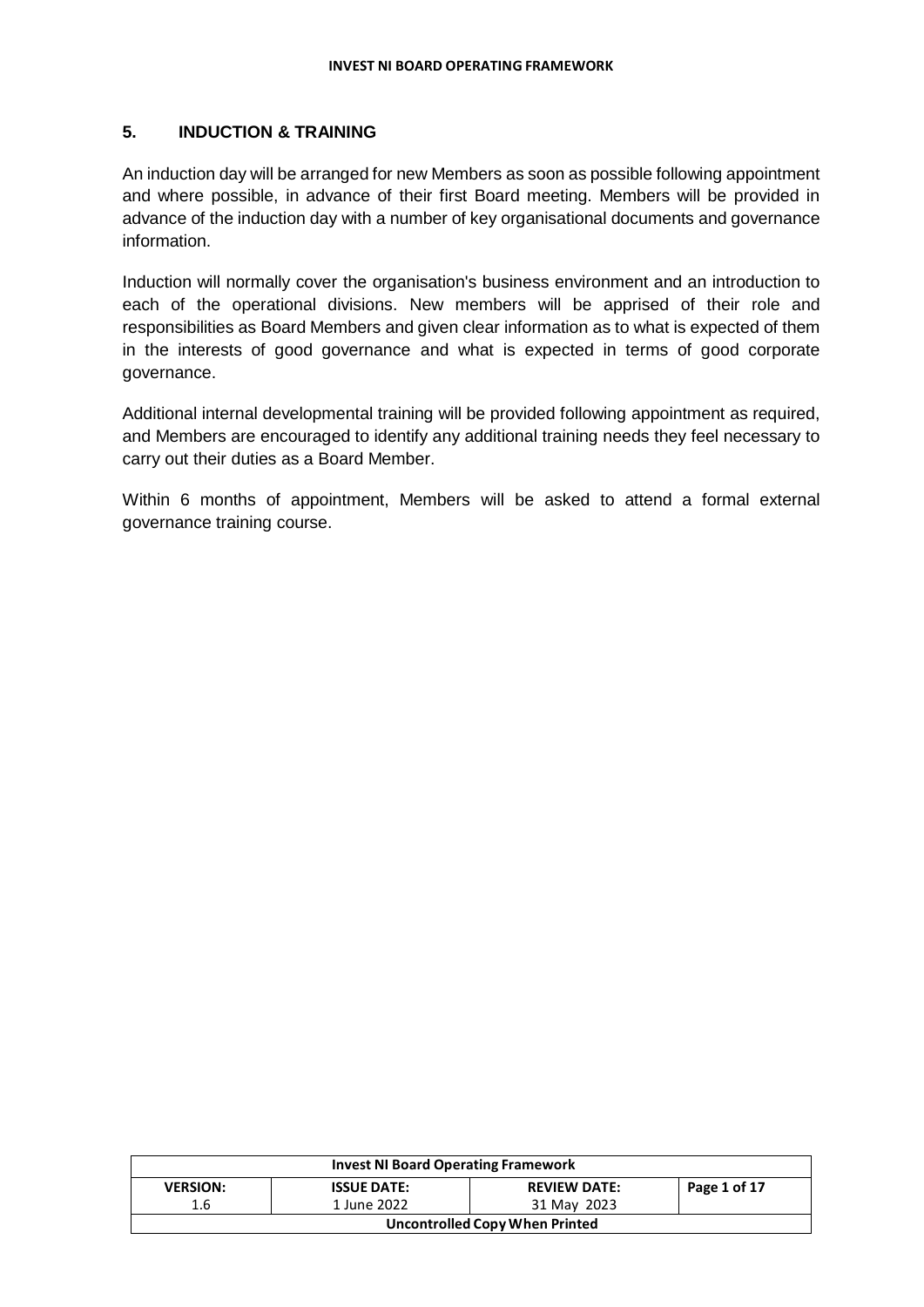# **6. BOARD EFFECTIVENESS**

The Board shall take time at least annually, to review its operating procedures and its effectiveness (which may include from time to time a formal self-assessment), with emphasis on relationships, documentation and the Board's capacity to challenge. Participation in this review shall be compulsory for all Members.

The annual effectiveness review will also consider the current mix and balance of skills and understanding on the Board.

Evaluation of each Member's performance shall be undertaken annually by the Chair in conjunction with each individual Board Member. The opportunity will also be taken to identify any training or development needs appropriate for individual Members which have not already been identified during the year. A copy of each evaluation report is sent to the Department. Participation in the individual appraisal process shall be compulsory for all Members.

| <b>Invest NI Board Operating Framework</b> |                    |                     |              |
|--------------------------------------------|--------------------|---------------------|--------------|
| <b>VERSION:</b>                            | <b>ISSUE DATE:</b> | <b>REVIEW DATE:</b> | Page 1 of 17 |
| 1.6                                        | 1 June 2022        | 31 May 2023         |              |
| <b>Uncontrolled Copy When Printed</b>      |                    |                     |              |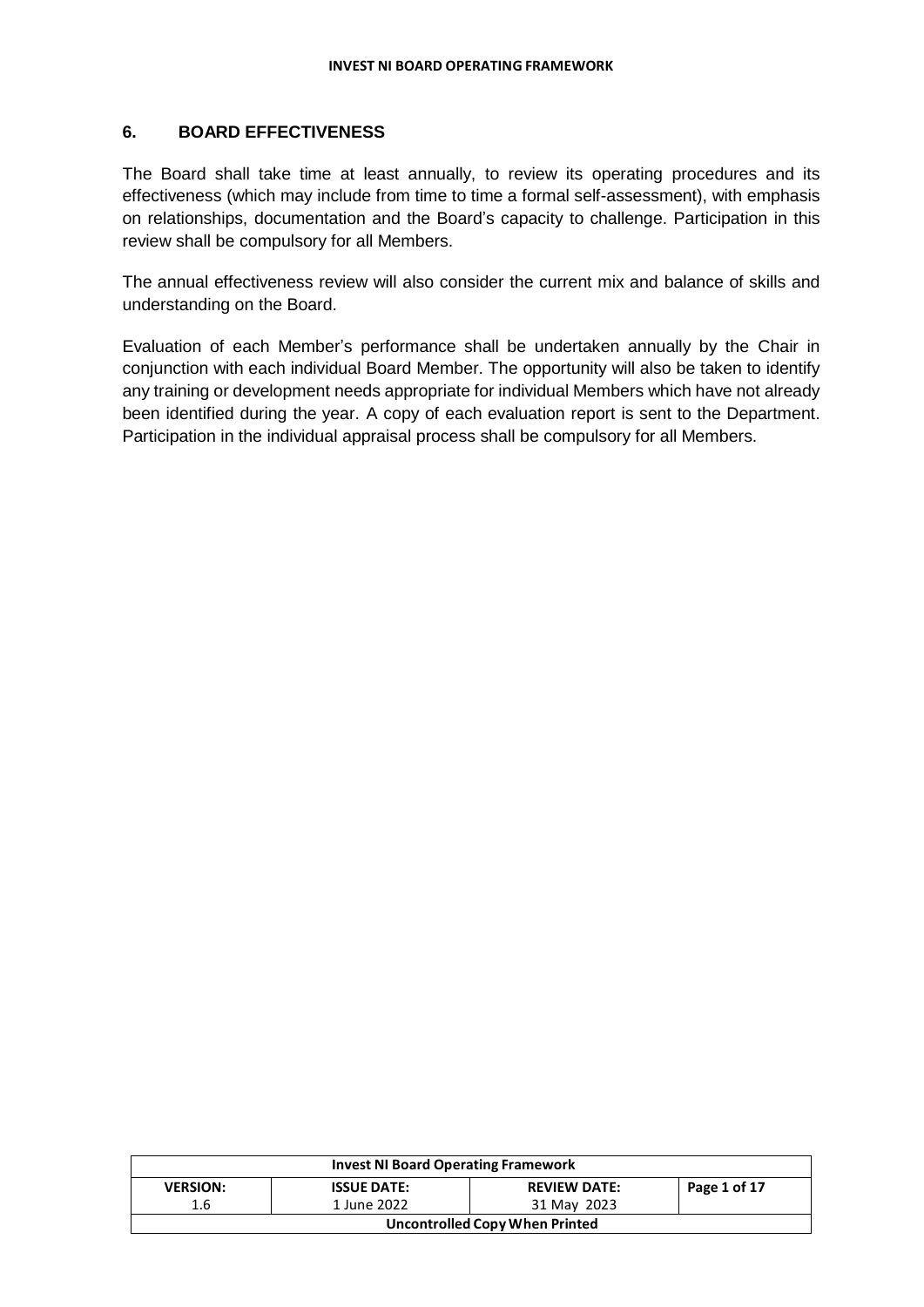# **7. BOARD COMMITTEES**

The discharge of some of the Board's responsibilities is delegated to the following Committees:

- Audit & Risk Committee
- Remuneration Committee (REMCO)

# **7.1 Audit & Risk Committee**

The Audit & Risk Committee will provide support and advice to the Board and the Accounting Officer by monitoring and reviewing risk management, governance and internal control processes which have been established in the organisation, and the associated assurance processes.

The Audit & Risk Committee will assist the Board in fulfilling its corporate governance responsibilities. Corporate governance responsibilities include all aspects of internal control, risk management and audit, both internal and external. The Audit & Risk Committee will also oversee the financial reporting processes.

The Objectives of the Audit & Risk Committee are to:

- a) endorse the organisation's risk management strategy / policies and take responsibility for the oversight of the risk management process;
- b) continuously monitor and review the processes of risk identification, mitigation and management operated by the organisation and provide assurance to the Board that management of risk is in line with the risk management strategy;
- c) encourage the highest standards of propriety in the use of public funds and proper accountability for those funds;
- d) improve the quality of financial reporting by reviewing internal and external financial statements on behalf of the board;
- e) ensure a climate of financial discipline and control which will aim to eliminate the potential for financial mismanagement including review of the adequacy of anti-fraud policies, whistleblowing processes and arrangements for special investigations;
- f) review the internal and external audit processes and programmes to ensure that they are providing the assurance required and to monitor implementation of agreed audit recommendations;
- g) promote the development of internal control systems which will help to satisfy the Board that Invest NI will achieve its key objectives and targets and is operating:
	- in accordance with the relevant statutory requirements for the use of public funds;

| <b>Invest NI Board Operating Framework</b> |                    |                     |              |
|--------------------------------------------|--------------------|---------------------|--------------|
| <b>VERSION:</b>                            | <b>ISSUE DATE:</b> | <b>REVIEW DATE:</b> | Page 1 of 17 |
| 1.6                                        | 1 June 2022        | 31 May 2023         |              |
| Uncontrolled Copy When Printed             |                    |                     |              |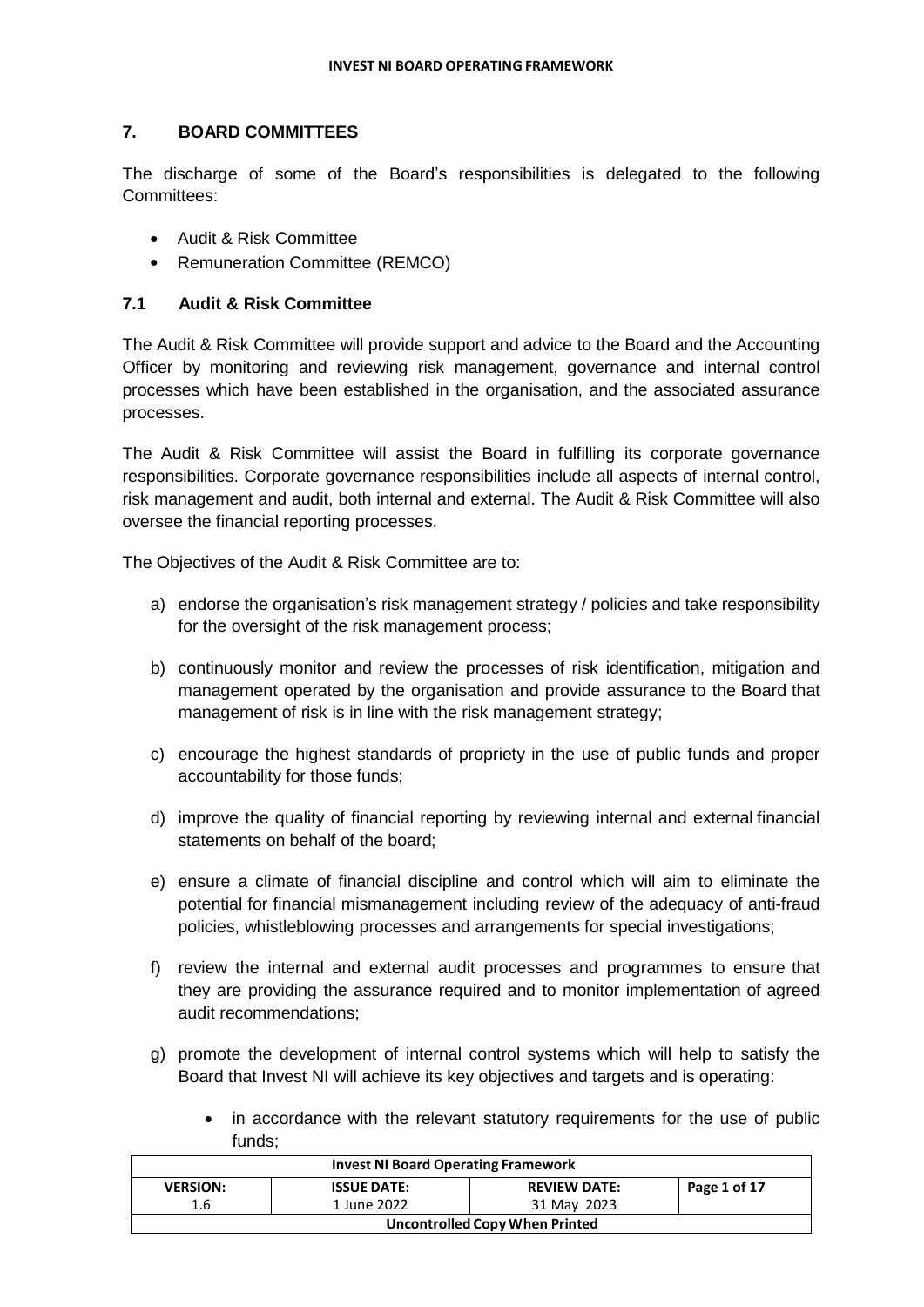- within the delegated authorities laid down by the DfE in Invest NI's Management Statement and Financial Memorandum;
- in a manner which will make the most economic and effective use of the resources available; and
- in a manner which adequately safeguards Invest NI's assets (financial and otherwise).

# **7.2 Remuneration Committee (REMCO)**

In respect of the Chief Executive, the Remuneration Committee (REMCO) is responsible for:

- a) to draft, on an annual basis for agreement by the Board, those targets/performance indicators against which the performance of the Chief Executive will be assessed;
- b) to make a recommendation on the Chief Executive's annual pay increase.

| <b>Invest NI Board Operating Framework</b> |                    |                     |              |  |
|--------------------------------------------|--------------------|---------------------|--------------|--|
| <b>VERSION:</b>                            | <b>ISSUE DATE:</b> | <b>REVIEW DATE:</b> | Page 1 of 17 |  |
| 1.6                                        | 1 June 2022        | 31 May 2023         |              |  |
| Uncontrolled Copy When Printed             |                    |                     |              |  |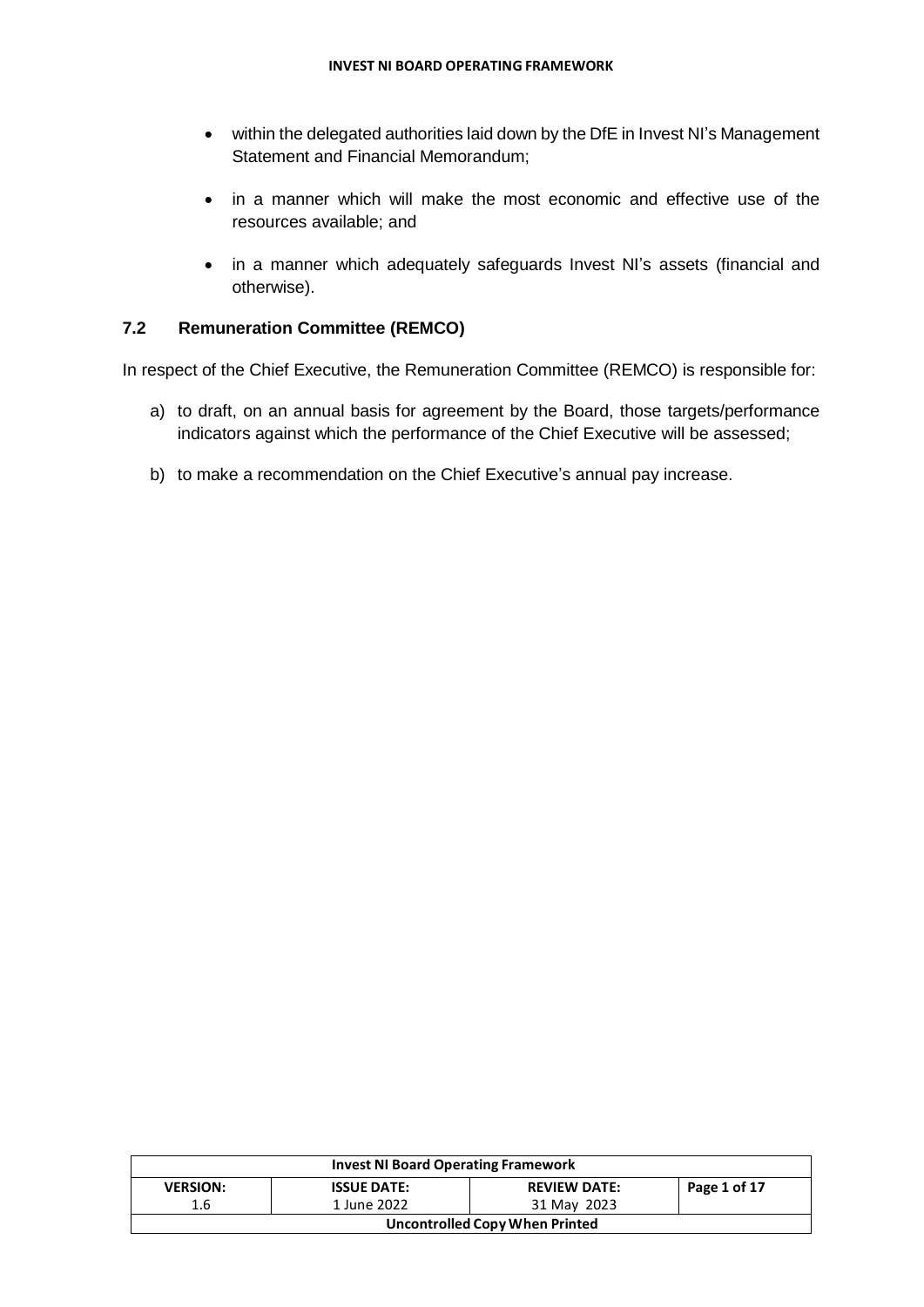#### **THE SEVEN PRINCIPLES OF PUBLIC LIFE Selflessness**

Holders of public office should take decisions solely in terms of the public interest. They should not do so in order to gain financial or other material benefits for themselves, their family, or their friends.

#### **Integrity**

Holders of public office should not place themselves under any financial or other obligation to outside individuals or organisations that might influence them in the performance of their official duties.

#### **Objectivity**

In carrying out public business, including making public appointments, awarding contracts, or recommending individuals for rewards and benefits, holders of public office should make choices on merit.

#### **Accountability**

Holders of public office are accountable for their decisions and actions to the public and must submit themselves to whatever scrutiny is appropriate to their office.

#### **Openness**

Holders of public office should be as open as possible about all the decisions and actions that they take. They should give reasons for their decisions and restrict information only when the wider public interest clearly demands.

#### **Honesty**

Holders of public office have a duty to declare any private interests relating to their public duties and to take steps to resolve any conflicts arising in a way that protects the public interest.

#### **Leadership**

Holders of public office should promote and support these principles by leadership and example.

*The Government endorsed the Seven Principles of Public Life in "Spending Public Money: Government and Audit Issues". Cm 3179, March 1996*

| <b>Invest NI Board Operating Framework</b> |                    |                     |              |  |
|--------------------------------------------|--------------------|---------------------|--------------|--|
| <b>VERSION:</b>                            | <b>ISSUE DATE:</b> | <b>REVIEW DATE:</b> | Page 1 of 17 |  |
| 1.6                                        | 1 June 2022        | 31 May 2023         |              |  |
| Uncontrolled Copy When Printed             |                    |                     |              |  |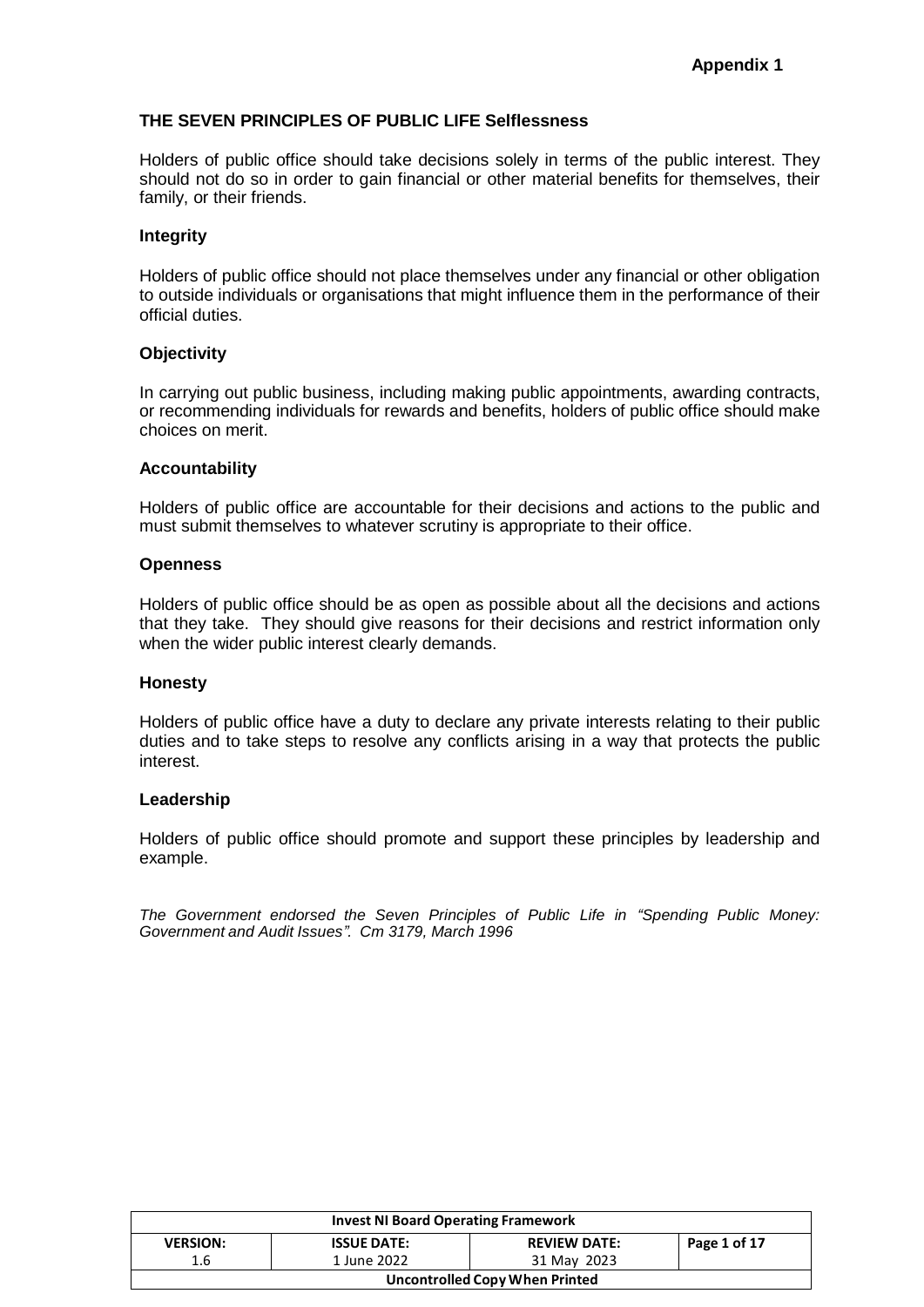#### **THE NINE PRINCIPLES OF PUBLIC SERVICE DELIVERY Set standards of service**

Set clear standards of service that users can expect; monitor and review performance; and publish the results, following independent validation wherever possible.

#### **Be open and provide full information**

Be open and communicate clearly and effectively in plain language, to help people using public services: and provide full information about services, their cost and how well they perform.

#### **Consult and involve**

Consult and involve present and potential users of public services, as well as those who work in them; and use their views to improve the service provided.

#### **Encourage access and promotion of choice**

Make services easily available to everyone who needs them, including using technology to the full, and offering choice wherever possible.

#### **Treat all fairly**

Treat all fairly; respect their privacy and dignity; be helpful and courteous; and pay particular attention to those with special needs.

#### **Put things right when they go wrong**

Put things right quickly and effectively; learn from complaints; and have a clear, well publicised, and easy-to-use complaints procedure, with independent review wherever possible.

#### **Use resources effectively**

Use resources effectively to provide best value for taxpayers and users.

#### **Innovate and improve**

Always look for ways to improve the services and facilities offered.

#### **Work with other providers**

Work with other providers to ensure that services are simple to use, effective and coordinated, and deliver a better service to the user.

| <b>Invest NI Board Operating Framework</b> |                    |                     |              |
|--------------------------------------------|--------------------|---------------------|--------------|
| <b>VERSION:</b>                            | <b>ISSUE DATE:</b> | <b>REVIEW DATE:</b> | Page 1 of 17 |
| 1.6                                        | 1 June 2022        | 31 May 2023         |              |
| Uncontrolled Copy When Printed             |                    |                     |              |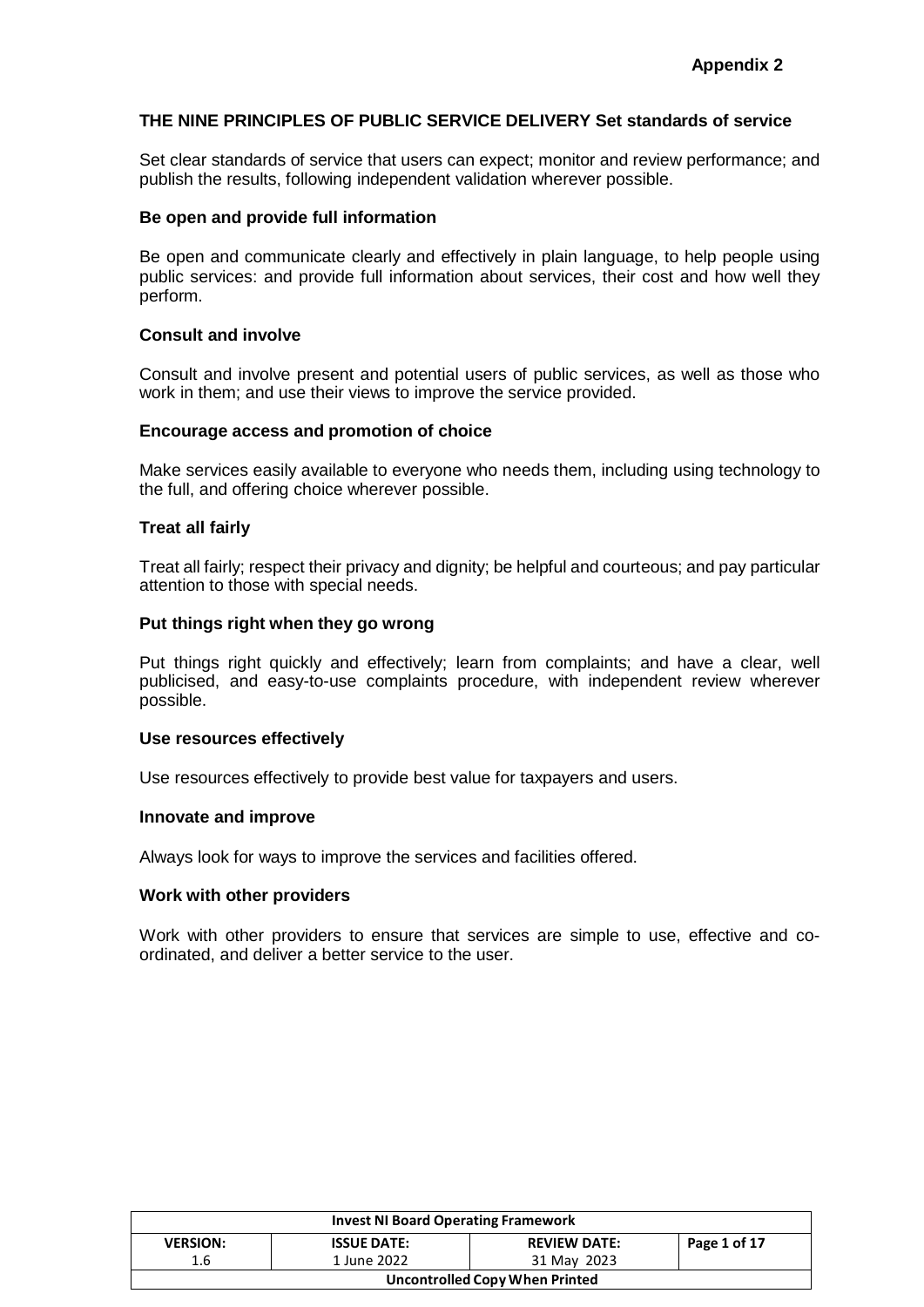# CONFLICTS OF INTEREST

| <b>CIRCUMSTANCE</b>                                                                                                                                           | <b>POTENTIAL CONFLICT</b>                                                                                                                | <b>PROPOSED SOLUTION</b>                                                                                                                                                                                                                                                                                                                                                                                                                                                                                                                                                                                                                                                                                                                                                                                                                                                                                                                                                                                                                                                                                       |
|---------------------------------------------------------------------------------------------------------------------------------------------------------------|------------------------------------------------------------------------------------------------------------------------------------------|----------------------------------------------------------------------------------------------------------------------------------------------------------------------------------------------------------------------------------------------------------------------------------------------------------------------------------------------------------------------------------------------------------------------------------------------------------------------------------------------------------------------------------------------------------------------------------------------------------------------------------------------------------------------------------------------------------------------------------------------------------------------------------------------------------------------------------------------------------------------------------------------------------------------------------------------------------------------------------------------------------------------------------------------------------------------------------------------------------------|
| (A) Board Member's company /<br>partnership as a prospective provider<br>of services to Invest NI.                                                            | A Board Member dealing with the<br>award of contracts could be<br>influenced by a desire to "help" the<br>Chair or another Board Member. | Comprehensive register of Interests<br>(and note of any potential conflicts,<br>general or particular).                                                                                                                                                                                                                                                                                                                                                                                                                                                                                                                                                                                                                                                                                                                                                                                                                                                                                                                                                                                                        |
|                                                                                                                                                               |                                                                                                                                          | Open, transparent procurement<br>procedures operated by the<br>executive with no involvement by the<br>Board                                                                                                                                                                                                                                                                                                                                                                                                                                                                                                                                                                                                                                                                                                                                                                                                                                                                                                                                                                                                   |
|                                                                                                                                                               | Board Member could be party to a bid<br>by his/her company / partnership for<br>Invest NI business.                                      | Member involved agrees to take no<br>part in the formal tendering process in<br>his/her company/partnership.                                                                                                                                                                                                                                                                                                                                                                                                                                                                                                                                                                                                                                                                                                                                                                                                                                                                                                                                                                                                   |
|                                                                                                                                                               | service.                                                                                                                                 | Board Member could be party to the Member involved withdraws from any<br>Invest NI decision b purchase the Invest NI discussion and withdrawal<br>recorded.                                                                                                                                                                                                                                                                                                                                                                                                                                                                                                                                                                                                                                                                                                                                                                                                                                                                                                                                                    |
| <b>CIRCUMSTANCE</b>                                                                                                                                           | POTENTIAL CONFLICT                                                                                                                       | <b>PROPOSED SOLUTION</b>                                                                                                                                                                                                                                                                                                                                                                                                                                                                                                                                                                                                                                                                                                                                                                                                                                                                                                                                                                                                                                                                                       |
| (B) Company with which a Board<br>Member is associated (in person or<br>through close family connections)<br>applies for financial support from<br>Invest NI. | Member could be (or could<br>bel<br>perceived to be) able to influence<br>decision to the advantage of the<br>company.                   | Comprehensive register of Interests.<br>Member declares a particular<br>interest and takes no part in any<br>decision-making by the Board. At<br>Board<br>meeting, declaration<br>and<br>withdrawal recorded.<br>It may be that in some smaller<br>companies there is no one, other than<br>the Invest NI Board Member able to<br>undertake on its behalf discussions<br>with Invest NI.<br>In such cases,<br>providing the company<br>employs less than [10] people and/or<br>has an annual turnover of less than<br>£250,000, the Invest NI Board Member<br>be free to<br>will<br>participate<br>in<br>negotiations with the Invest NI team<br>about possible support for the<br>company. The Board Member must<br>not take part in any Board Casework<br>committee or Board discussion about<br>the case. Any Invest NI Board<br>Members who are likely to be directly<br>involved in such negotiations with<br>Invest NI must not be appointed to<br>the Board Audit Committee or Board<br>Remunerations/<br>Performance<br>Committee, or any Panel considering<br>appointments to posts within Invest NI. |

| <b>Invest NI Board Operating Framework</b>                                   |             |             |  |  |
|------------------------------------------------------------------------------|-------------|-------------|--|--|
| Page 1 of 17<br><b>REVIEW DATE:</b><br><b>ISSUE DATE:</b><br><b>VERSION:</b> |             |             |  |  |
| 1.6                                                                          | 1 June 2022 | 31 May 2023 |  |  |
| <b>Uncontrolled Copy When Printed</b>                                        |             |             |  |  |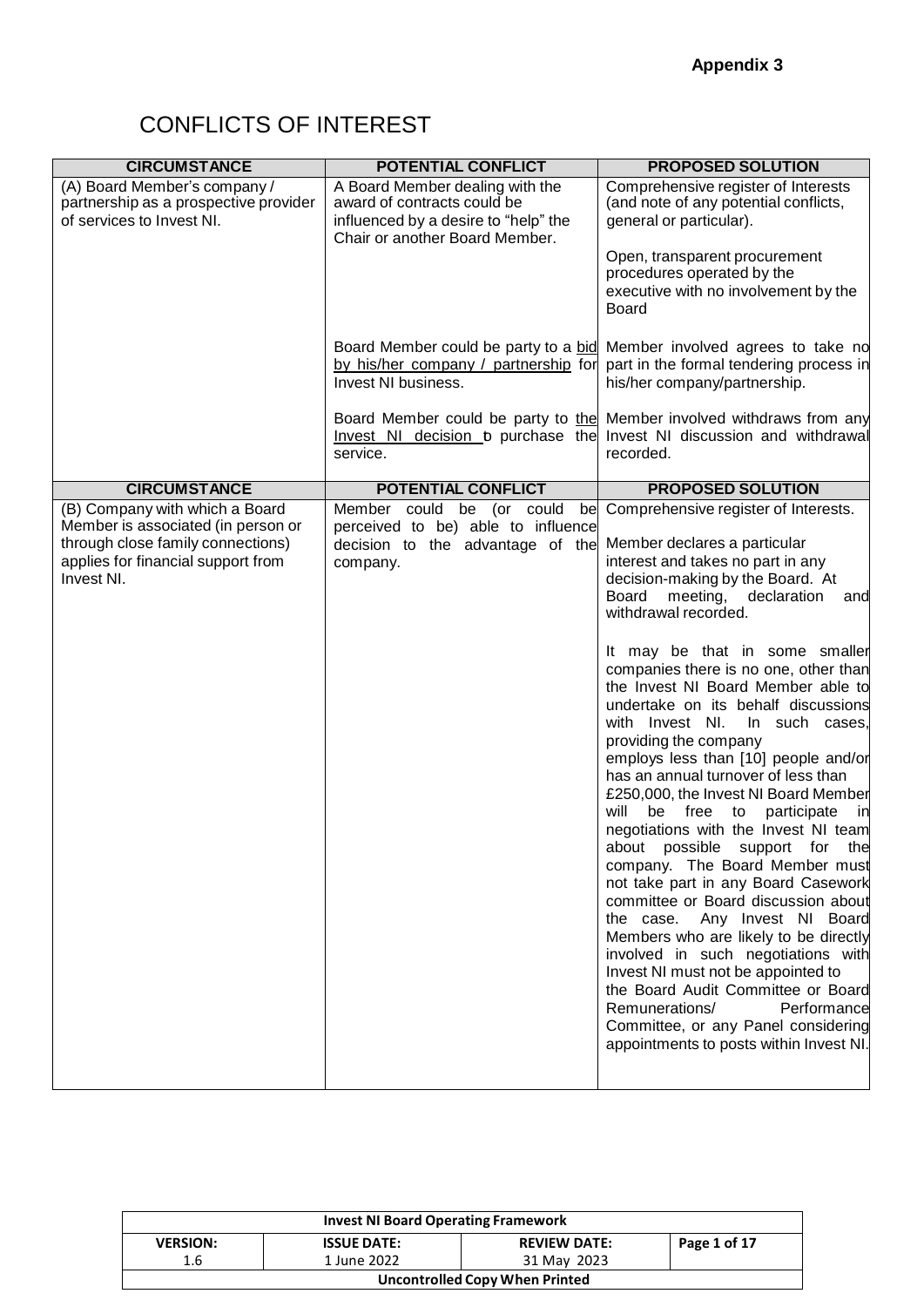| <b>CIRCUMSTANCE</b>                                                                                                                                                       | <b>POTENTIAL CONFLICT</b>                                                                                                                                                                                                                     | <b>PROPOSED SOLUTION</b>                                                                                                                                                                                                                                                                                                                                                                                                                                                                                                                                                                                                                                                                                                                                                                                                                                                                                                                                                                                                                                                                                                                                                                                                                                                                                             |
|---------------------------------------------------------------------------------------------------------------------------------------------------------------------------|-----------------------------------------------------------------------------------------------------------------------------------------------------------------------------------------------------------------------------------------------|----------------------------------------------------------------------------------------------------------------------------------------------------------------------------------------------------------------------------------------------------------------------------------------------------------------------------------------------------------------------------------------------------------------------------------------------------------------------------------------------------------------------------------------------------------------------------------------------------------------------------------------------------------------------------------------------------------------------------------------------------------------------------------------------------------------------------------------------------------------------------------------------------------------------------------------------------------------------------------------------------------------------------------------------------------------------------------------------------------------------------------------------------------------------------------------------------------------------------------------------------------------------------------------------------------------------|
| (C) Board Member's company /<br>partnership as advisers to Invest NI<br>client companies.                                                                                 | Board Member would have (or be<br>perceived to have) an inside track on<br>the workings of Invest NI which<br>would enable them<br>(to portray<br>themselves) to be able to exercise<br>influence and maximise grant, etc.<br>from Invest NI. | Clear operating procedures, which<br>would be documented and agreed by<br>Board (as at<br>$(A & B)$ above).<br>Board Member would take no part in<br>the presentation or preparation of any<br>proposal to Invest NI.<br>It may be that in some smaller<br>companies there is no one, other than<br>the Invest NI Board Member able to<br>undertake on its behalf discussions<br>with Invest NI.<br>In such cases,<br>providing the company<br>employs less than [10] people and/or<br>has an annual turnover of less than<br>£250,000, the Invest NI Board Member<br>will<br>be free to participate<br>in<br>negotiations with the Invest NI team<br>about possible support for the<br>company. The Board Member must<br>not take part in any Board Casework<br>committee or Board discussion about<br>Any Invest NI Board<br>the case.<br>Members who are likely to be directly<br>involved in such negotiations with<br>Invest NI must not be appointed to<br>the Board Audit Committee or Board<br>Remunerations/<br>Performance<br>Committee, or any Panel considering<br>appointments to posts within Invest NI.<br>However, this does not preclude a<br>Board Member introducing to Invest NI<br>a client or prospective client who has<br>only limited knowledge of Invest NI or<br>of doing business in NI. |
| <b>CIRCUMSTANCE</b>                                                                                                                                                       | <b>POTENTIAL CONFLICT</b>                                                                                                                                                                                                                     | <b>PROPOSED SOLUTION</b>                                                                                                                                                                                                                                                                                                                                                                                                                                                                                                                                                                                                                                                                                                                                                                                                                                                                                                                                                                                                                                                                                                                                                                                                                                                                                             |
| (E) Economic Reviews, magazines<br>or articles published by or on behalf<br>of company, bank or partnership in<br>which Board Member has a direct<br>interest or control. | Review<br>criticises<br>Invest<br><b>NI</b><br>or<br>expresses a view critical of or contrary<br>to that of Invest NI.                                                                                                                        | Board Members would have to clear<br>in advance with the Chair any article<br>for publication penned by them.<br>This requirement would not apply to<br>circumstances where a Member sits on<br>an editorial board and has limited<br>influence on decisions by that board.                                                                                                                                                                                                                                                                                                                                                                                                                                                                                                                                                                                                                                                                                                                                                                                                                                                                                                                                                                                                                                          |
| <b>CIRCUMSTANCE</b>                                                                                                                                                       | <b>POTENTIAL CONFLICT</b>                                                                                                                                                                                                                     | <b>PROPOSED SOLUTION</b>                                                                                                                                                                                                                                                                                                                                                                                                                                                                                                                                                                                                                                                                                                                                                                                                                                                                                                                                                                                                                                                                                                                                                                                                                                                                                             |
| (F) Board Member's company /<br>partnership as auditors of Invest NI<br>client companies.                                                                                 | No conflict likely.                                                                                                                                                                                                                           | Not an issue – company audit covered<br>by Company Law.                                                                                                                                                                                                                                                                                                                                                                                                                                                                                                                                                                                                                                                                                                                                                                                                                                                                                                                                                                                                                                                                                                                                                                                                                                                              |

| <b>Invest NI Board Operating Framework</b> |                    |                     |              |  |  |
|--------------------------------------------|--------------------|---------------------|--------------|--|--|
| <b>VERSION:</b>                            | <b>ISSUE DATE:</b> | <b>REVIEW DATE:</b> | Page 1 of 17 |  |  |
| 1.6                                        | 1 June 2022        | 31 May 2023         |              |  |  |
| Uncontrolled Copy When Printed             |                    |                     |              |  |  |